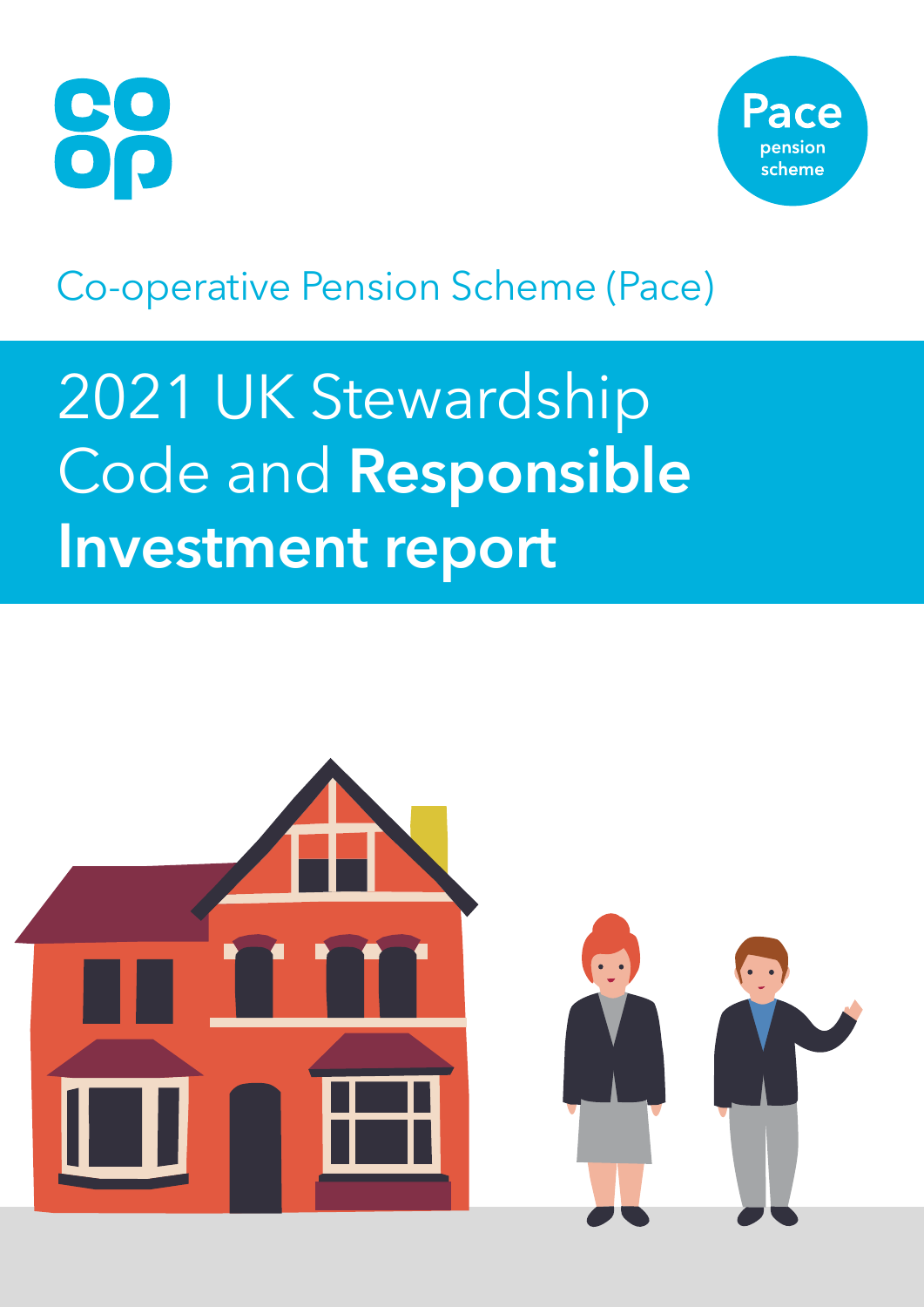## **1. Chair's introduction**

The Pace Trustee is pleased to publish its annual report on responsible investment for the year to 5 April 2021.

In a year where headlines have been dominated by the coronavirus pandemic, we've been working with the Co-op Pensions Department to ensure we had all the processes in place to continue to run Pace, and with our external asset managers to understand the actions they were taking on behalf of the Scheme in relation to the companies and assets Pace invests in.

This report, which has been prepared for the Trustee by the Co-op Pensions Department, and reviewed and approved by the Pace Trustee, explains what the Trustee and Pace's investment managers have been doing during the year to make sure we meet the requirements of our **[Responsible Investment Policy](https://coop.pacepensions.co.uk/Uploads/Documents/00/00/00/23/DocumentDocument_FILE/Responsible-Investment-Policy.pdf)**, and how we have exercised stewardship on behalf of both the Defined Benefit (DB) and Defined Contribution (DC) sections of Pace.

It also demonstrates how we have complied with the principles underlying the updated UK Stewardship Code, which came into force on 1 January 2020. The Stewardship Code sets out a number of areas of good practice which the Financial Reporting Council, the UK's independent regulator responsible for promoting high quality corporate governance and reporting, believes institutional investors like Pace should aspire to. Appendix 3 lists each of the 12 principles in the Stewardship Code and highlights where they are covered in the report.

This year we've also included a short summary of how Pace complies with the 'Myners' Principles' – a series of six principles codifying best practice for decision-making in relation to institutional investment. This is set out in Appendix 4.

This report sits alongside our 'Implementation Statement', which is published on the **[Scheme website](http://coop.pacepensions.co.uk)** and in our report and accounts, and is a statutory requirement setting out how we have complied with the policies in our Statement of Investment Principles.

#### **Chris Martin, Chair, Pace Trustees Limited**

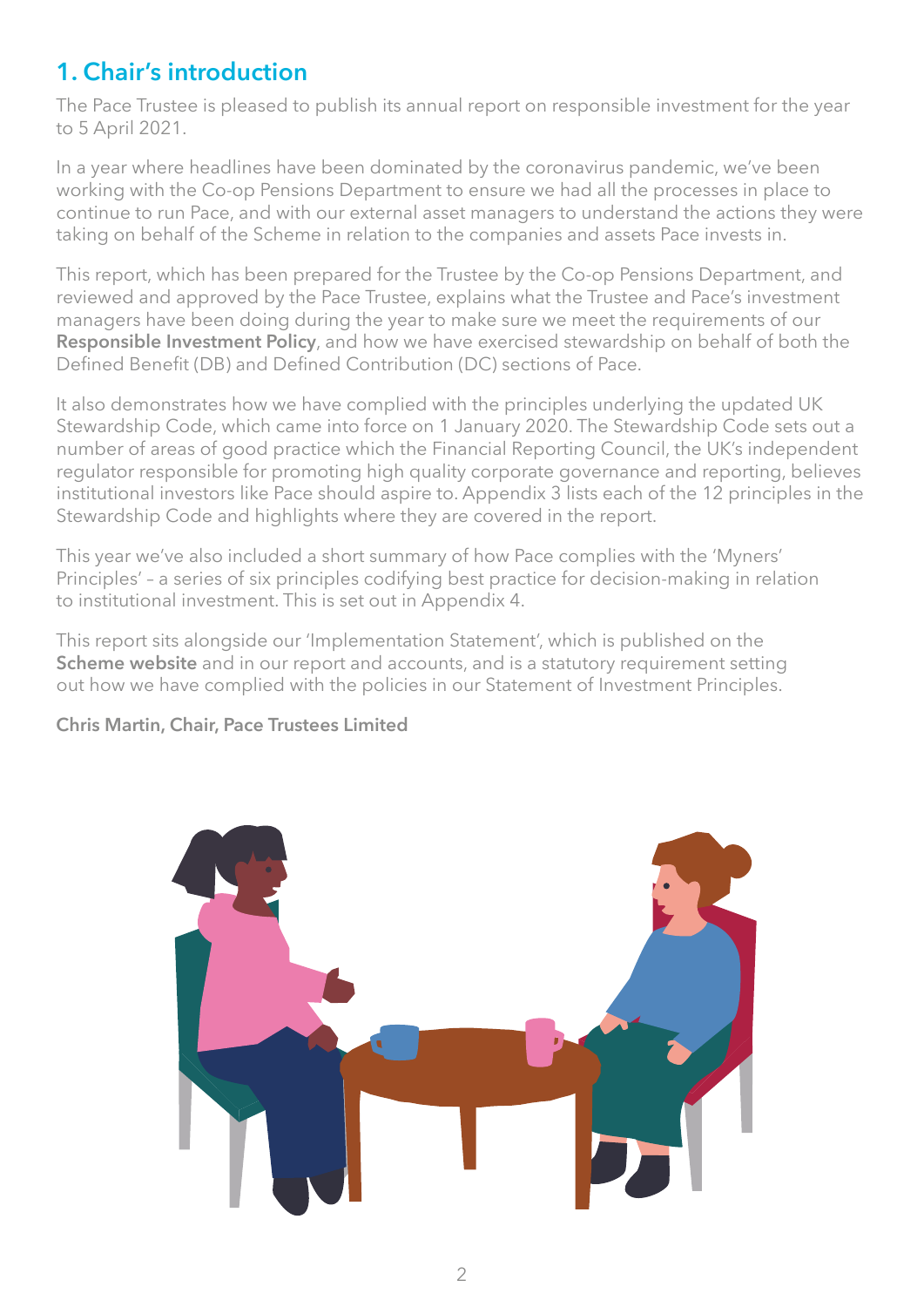## **2. Executive Summary**

As the Trustee of Pace, we are responsible for both Defined Benefit and Defined Contribution assets on behalf of Scheme members. Many of our members want to know these pension savings are being invested responsibly, while at the same time provide security for their futures.

This summary provides the highlights from our 2020/21 investment report, letting you know how the Trustee of Pace has carried out its Responsible Investment Policy over the past year.

Investing responsibly is one our key aims, and one of the expectations of our stakeholders (both Scheme members and our sponsoring employers).

#### **This year:**

- We made some changes to the default investment strategy for Pace DC, introducing a new equity fund which actively considers environmental, social and corporate governance factors when deciding how much to invest in different companies (and excluding investment in coal companies in particular);
- We've engaged with our asset managers on climate risk and the systemic risks posed by the Covid-19 pandemic; the report that follows gives examples of how our managers have worked with the companies they invest in on our behalf;
- We've established a Taskforce for Climate-Related Financial Disclosures (TCFD) Working Group to help us quantify our exposure to climate risk and to identify risks and opportunities, ahead of our first formal TCFD report in 2022; and
- We continued to apply an exclusions list where possible, to prevent investment in companies that manufacture or distribute controversial weapons, or those in the oil, gas or mining industries that have poor environmental records, or those based in countries with poor human rights records.



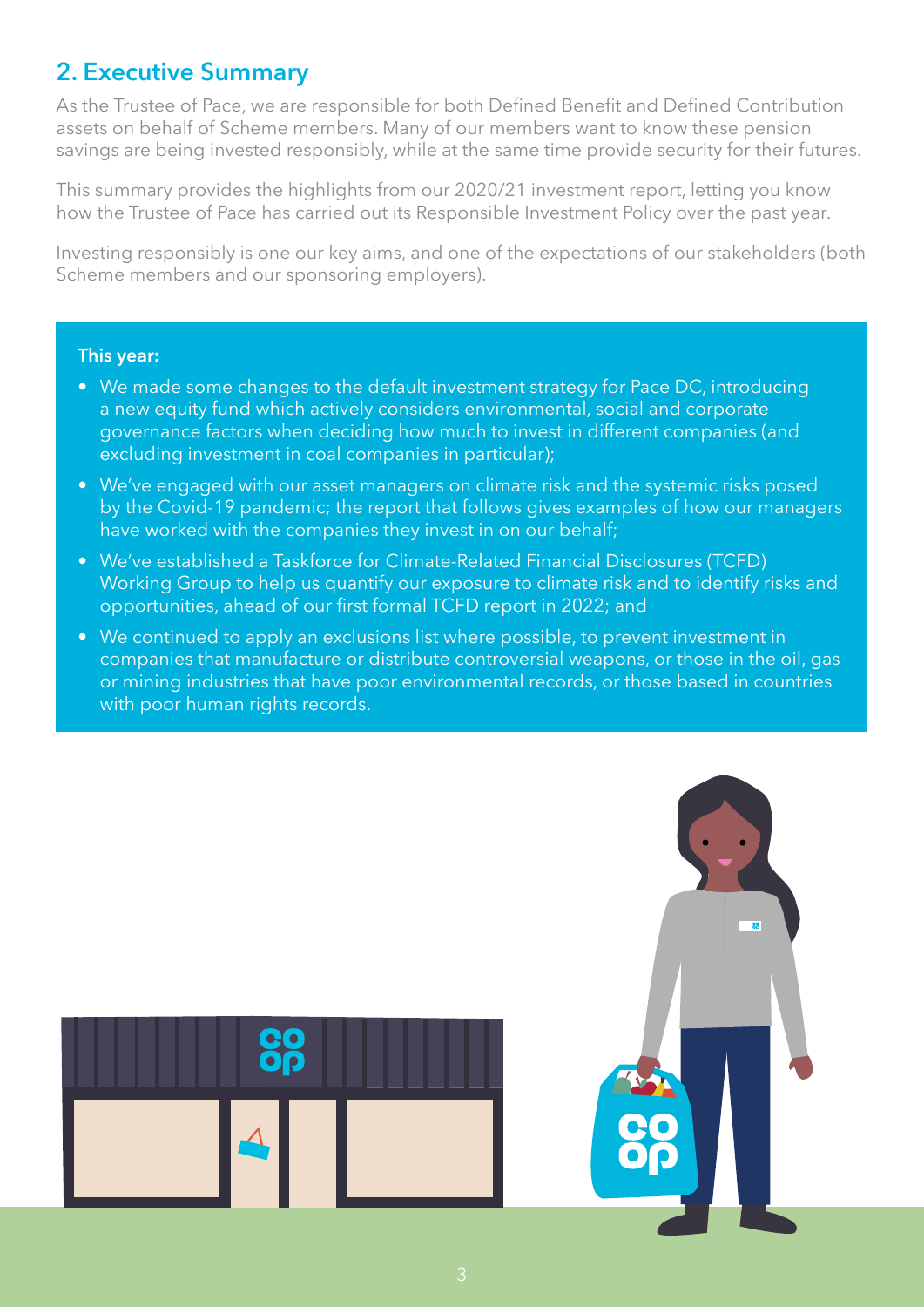## **3. How do we invest?**

We've prepared a Statement of Investment Principles (SIP) (the document that governs the way the Scheme's assets are invested) for each of the Co-op and the Bank sections of Pace, which are available on the **[Scheme website](http://coop.pacepensions.co.uk)**.

In brief:

- The Pace DB sections aim to pay benefits to members and their dependants as set out in the Trust Deed and Rules. These benefits are paid out of investments selected by the Pace Trustee.
- Pace DC allows its members to build their own retirement pots; members can choose how they want to invest their money from a selection of investment options offered by the Trustee.

We're committed to achieving these goals in a way that takes into account broader social and environmental concerns.

We would like our approach to responsible investment to reflect the views of Pace members as far as reasonably possible. We therefore welcome members' views on these issues – we've previously surveyed current employees of the Co-op to understand their responsible investment priorities and the themes which mattered to them, which we considered when setting our Responsible Investment Policy, and also through ad hoc questions from members over the year.

We also believe that our approach to responsible investment should be consistent with the values of our sponsors, and their members and colleagues, again as far as reasonably possible, and we engage with them when reviewing our policies to understand their priorities. Finally, we believe that our Responsible Investment Policy should reflect the extent to which environmental, social and corporate governance (ESG) issues might represent a risk to the Scheme.

Over time, we have worked with the Co-op and the Co-operative Bank to identify three broad issues which we feel reflect the views of these stakeholders. These issues are:

- Climate change and the protection of the environment;
- Labour conditions and equal pay; and
- Corporate governance.

This is set out in our Responsible Investment Policy, which is available on the **[Scheme website](http://coop.pacepensions.co.uk)**.

The Trustee is supported in its work on stewardship and responsible investment by the Co-op Pensions Department and our investment consultants. Alongside our DB and DC investment consultants, Mercer and LCP, Pace uses a third-party ESG data provider, MSCI.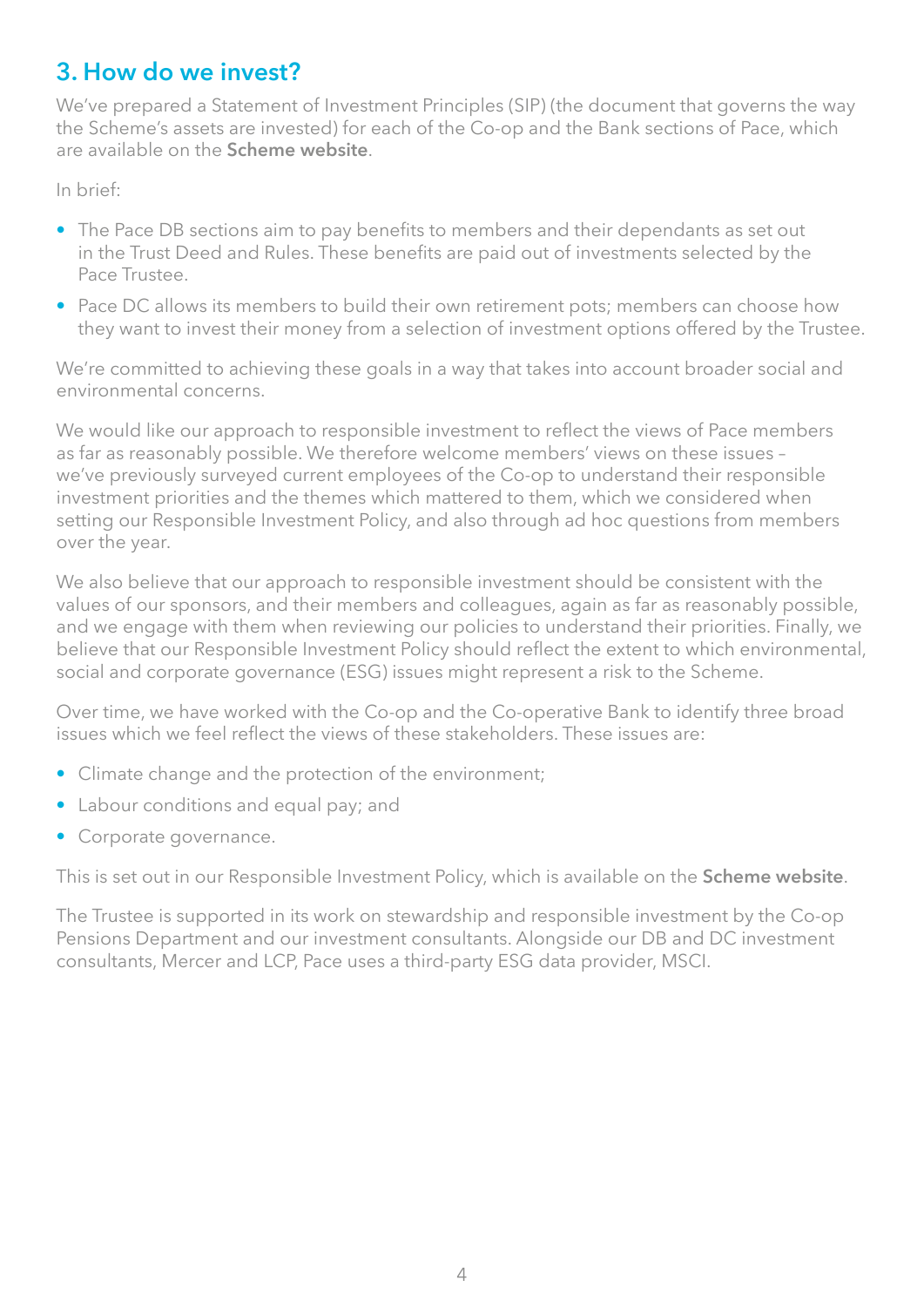#### **About us**

The Co-operative Pension Scheme (Pace) is a UK-registered occupational pension scheme with assets held on behalf of members by PACE Trustees Limited (the Trustee).

In 2018, Pace was separated into two legally separate sections. The Co-operative Bank is the only employer in the Bank Section; all other employers participating in Pace are in the Co-op Section.

Both the Co-op Section and the Bank Section contain historic defined benefit (DB) and defined contribution (DC) sections for members who are currently contributing.

As at 5 April 2021, there were just under 79,000 members of Pace with DB benefits (including those members of the former Yorkshire and Plymouth pension funds which merged into Pace in March 2021). This comprised just over 38,000 members with pensions already in payment, and 41,000 members who are yet to retire; Pace's DB assets at that date were over £11bn.

The DB Section of Pace (Pace DB) closed to future accrual in 2015. DB benefits were built up based on a member's salary and length of membership.

The DC Section of Pace (Pace DC) was established in 2012, and since 2015, is the only section of Pace which has actively contributing members. As at 5 April 2021, there were over 73,000 members of Pace with DC benefits, all still contributing or yet to draw benefits (when members draw their benefits from Pace DC by taking cash, buying an annuity or transferring out, they leave the Scheme). The total value of members' pension pots as at 5 April 2021 in Pace DC was around £620m.

The average age of members of Pace DC is approximately 41 while the average age of members of Pace DB (both pensioner and non-pensioners) at the last actuarial valuation was higher at approximately 62; we therefore assume a longer time horizon when looking at investment strategy for Pace DC than for Pace DB.

The remainder of this report sets out how we, and our asset managers, have aimed to be responsible asset owners over the year.

Over time, we have implemented a lower risk investment strategy for Pace DB. This means that we invest more in bonds and bond-like investments and less in shares (equities) and other more risky investments, aiming to reduce the volatility of Pace's funding position and improve security for members and employers.

As part of this journey, in early 2020 we entered into insurance policies with Aviva and Pension Insurance Corporation (PIC), two UK insurers, to match the pension payments due to some members of the Co-op Section of Pace DB. The value of these policies was around £2.4bn. In April 2020 we also entered into an insurance policy with a value of c. £400m with PIC, to match the pension payments due to some members of the Bank Section of Pace DB. As we don't have control over how PIC or Aviva invest, we don't cover the insurance policies in this report, although both insurers operate their own responsible investment priorities and in particular, both have established frameworks for managing climate risk within the investments supporting the insurance policies they have issued.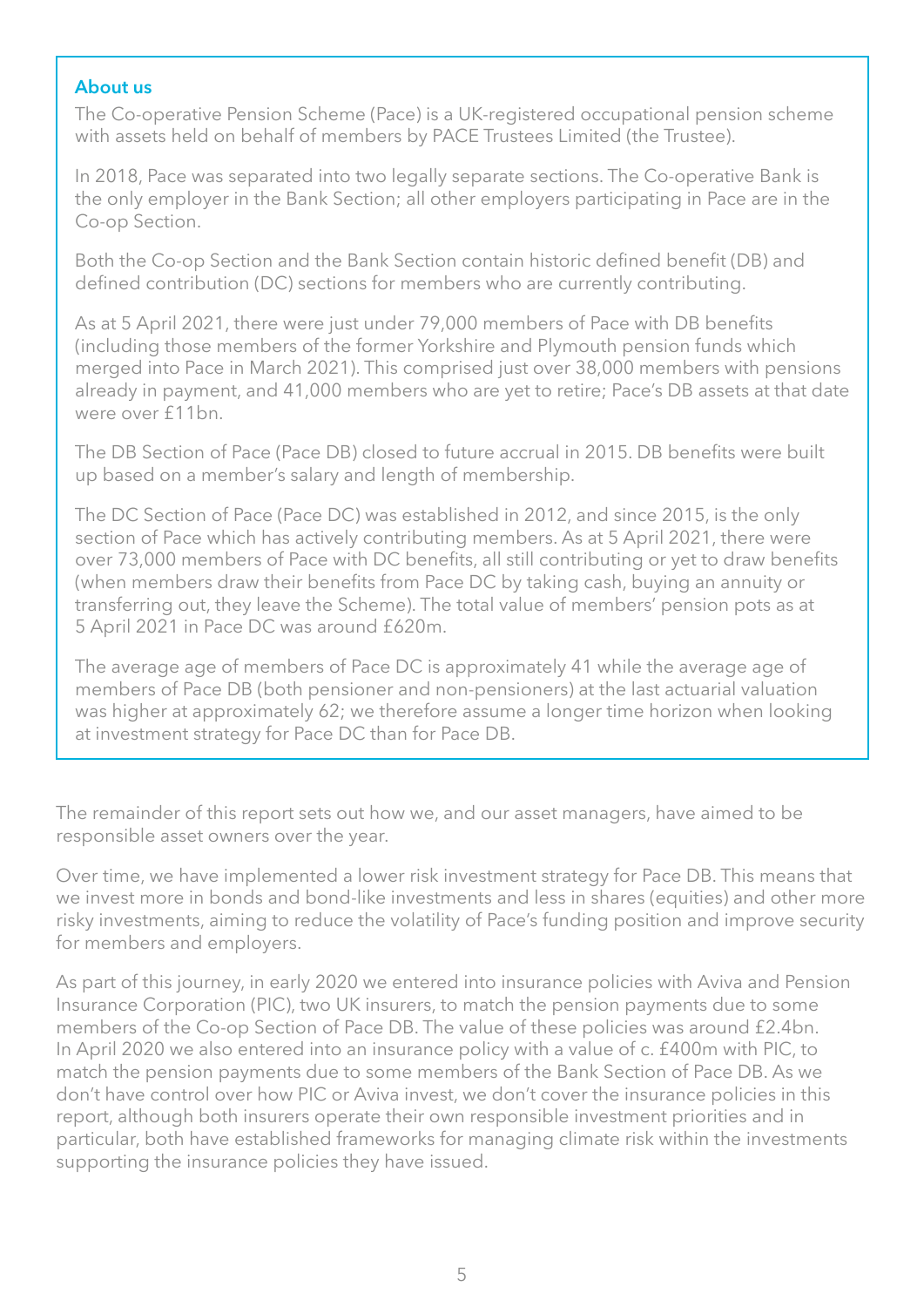## **4. How do we exercise 'stewardship'?**

'Stewardship is the responsible allocation, management and oversight of capital to create long-term value for clients and beneficiaries leading to sustainable benefits for the economy, the environment and society' – the 2020 UK Stewardship Code.

We're committed to achieving our investment objectives in a way that takes into account broader social and environmental concerns, and by investing responsibly.

As the Trustee, we exercise our stewardship responsibilities in the best interests of all the members of Pace. We operate a Defined Contribution Committee which is responsible for the development and operation of Pace's investment policy for Pace DC, while the Trustee Board performs the same role for the Scheme's DB assets. Responsibility for the day-to-day management of assets is delegated to our appointed investment managers, and their approach to implementing responsible investment principles is monitored by the Manager Implementation and Monitoring Committee (MMIC). The duties of the MMIC and the DC Committee are to consider in detail performance monitoring, risk assessment, and operational and implementation matters. The Committees report back to the Trustee on key issues raised at the Committee in quarterly Trustee Board meetings or at ad hoc meetings when needed.

Following changes in late 2017 to reduce risk in our investment strategy, Pace DB no longer invests in company shares (either directly or through pooled funds). Nevertheless, we have acknowledged the importance of considering ESG factors (and specifically climate risk) in investment decision-making and reserve the right to use a more direct engagement approach with investment managers and investee companies. In such situations, we may:

- Work with investment managers and other institutions to engage with companies; and
- Contact investee companies directly or through our investment managers.

We encourage our appointed investment managers to commit to the Stewardship Code. Our managers have their own policies to demonstrate how they monitor and engage with the companies in which they invest, to protect and enhance value to clients. Seven of Pace's ten investment managers (as at 5 April 2020) have published statements of compliance with the UK Stewardship Code, and links to their statements can be found in Appendix 1. In addition, all of Pace's mandates are managed by signatories to the United Nations backed Principles for Responsible Investment (UNPRI).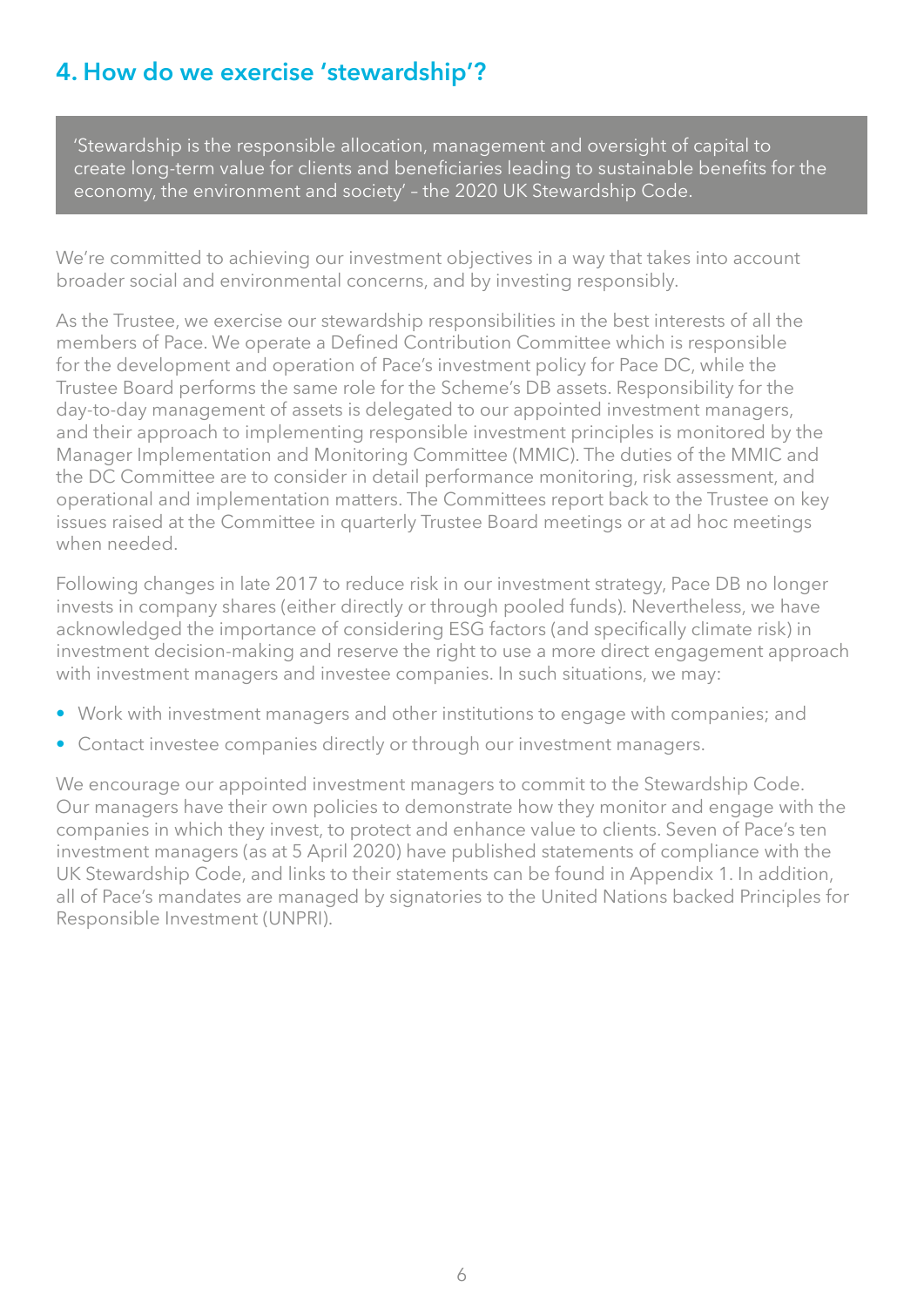#### **Managing conflicts of interest**

We have a clear procedure for identifying and managing conflicts of interest which may arise from time to time. The Trustee Board meets at least quarterly, and in advance of each meeting, Trustee Directors are asked to consider if they have:

- Any material personal interest in the outcome of any discussions on the agenda;
- Any involvement in negotiating on funding or on any other matter on behalf of the Co-op or the Co-operative Bank;
- Any knowledge acquired from another role which would materially impact on decision-making, and which may not be shared with the Board; and
- Any difficulties in treating discussions as confidential.

The Trustee maintains a Register of Interests which sets out the relevant interests of the Trustee Directors. The Register is reviewed at each quarterly meeting and is updated on an ongoing basis as and when the Scheme Secretary is advised of any required changes or updates.

Potential conflicts of interest might arise if, for example, a Trustee Director were to have a relevant relationship with an investment manager being considered for appointment, and are managed by obtaining appropriate legal advice where necessary, with full disclosure being made within minutes of meetings.

One potential conflict that was mitigated over the year was in relation to the merger of two smaller pension schemes into the Co-op Section of Pace, where one Trustee Director of Pace was also a Trustee Director of one of the smaller schemes; the potential conflict was minuted (the appointment having previously been noted in the Register of Interests) and the Trustee Director in question did not participate in discussions on the merger in their role as a Pace Trustee Director.

We believe it is important to be transparent so we inform our members how we invest in order to show the Scheme is exercising its responsibilities as an asset owner effectively. The following documents are reviewed at least annually and are publicly available on the **[Scheme's website](http://coop.pacepensions.co.uk)**:

- Pace's Statement of Investment Principles (SIP) for the Co-op and Bank sections;
- Pace's Implementation Statement;
- Responsible Investment Policy (covering both DB and DC assets);
- The Scheme's annual report and accounts; and
- Our Annual Responsible Investment Report.

In addition, we have dedicated sections in our annual report and accounts and our shorter members' annual report focused on responsible investment.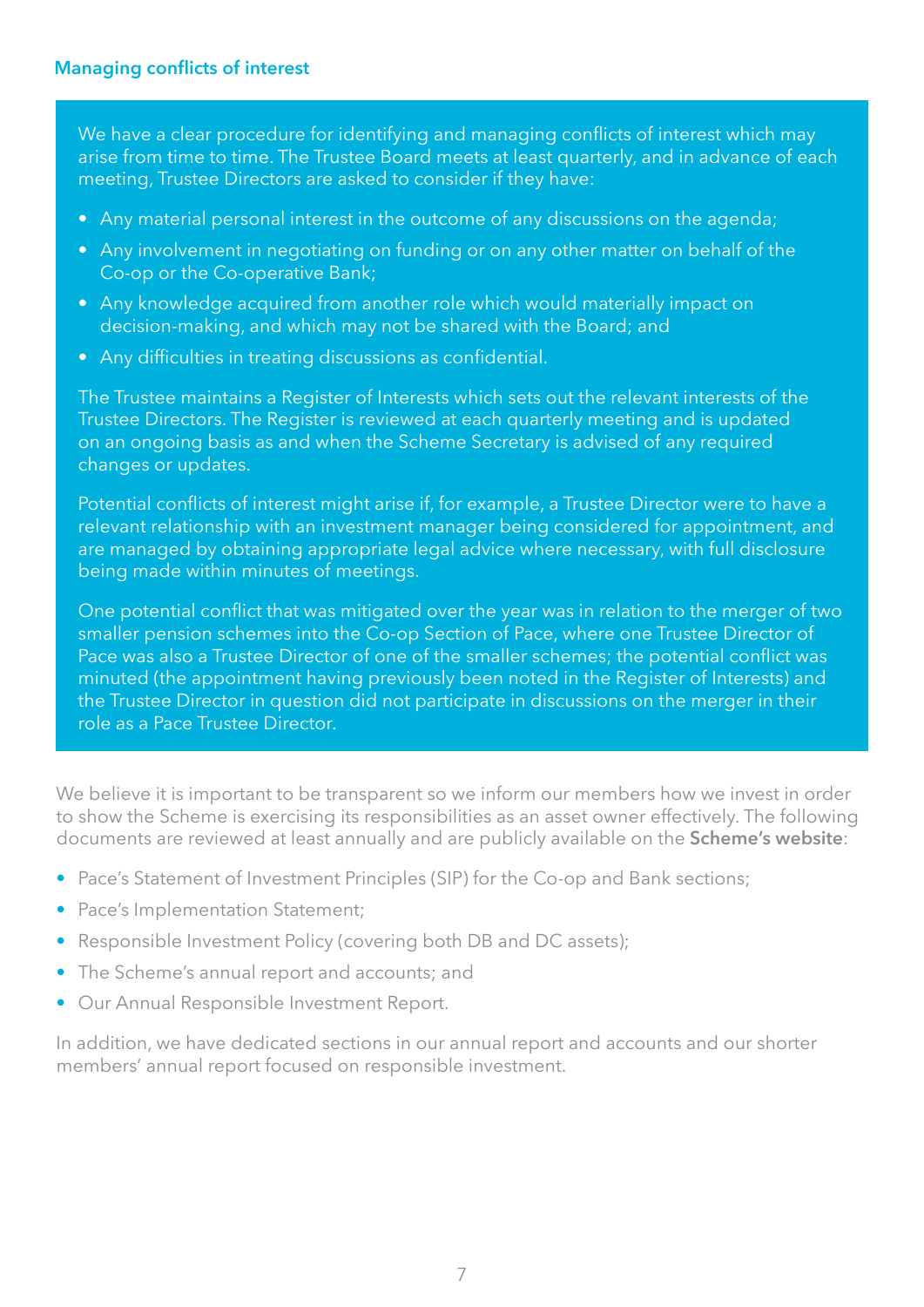## **5. What has the Trustee been doing this year?**

#### **We changed the default investment strategy for Pace DC**

In 2019, with our advisers, we reviewed the lifestyle strategies available to members of Pace DC. Our conclusion was that in order to increase expected returns for younger members of the Scheme, we should introduce an equity component to the lifestyle strategies. Following further advice, this was implemented by the incorporation of a new equity fund, the Pace Growth (Shares) 2021 Fund, in the early years for Pace's three lifestyle strategies (including the default strategy). These changes were implemented in December 2020 for new joiners to Pace, and in February 2021 for existing members; the new fund has also been made available as a self-select option, with members in the old Pace Growth (Shares) Fund transferred into the new fund unless they opted out of the switch.



#### **How does the new fund fit into the Target: Lump Sum lifestyle strategy?**

The new fund invests in a diversified range of businesses in the UK and overseas. The fund also 'tilts' investments towards companies that have higher governance standards, and aims to achieve positive social and environmental impacts, including companies which are less carbon-intensive or earn green revenue; it also excludes investment in companies that manufacture controversial weapons or that derive a sizeable revenue from mining coal or using coal for power generation.

This approach is similar to the Pace Growth (Mixed) Fund (which forms a large part of the default investment strategy for Pace DC), which in 2019 was changed to explicitly reflect ESG factors within the default investment strategy offered to members, given the long-term nature of members' investments, and which we felt was better aligned with our Responsible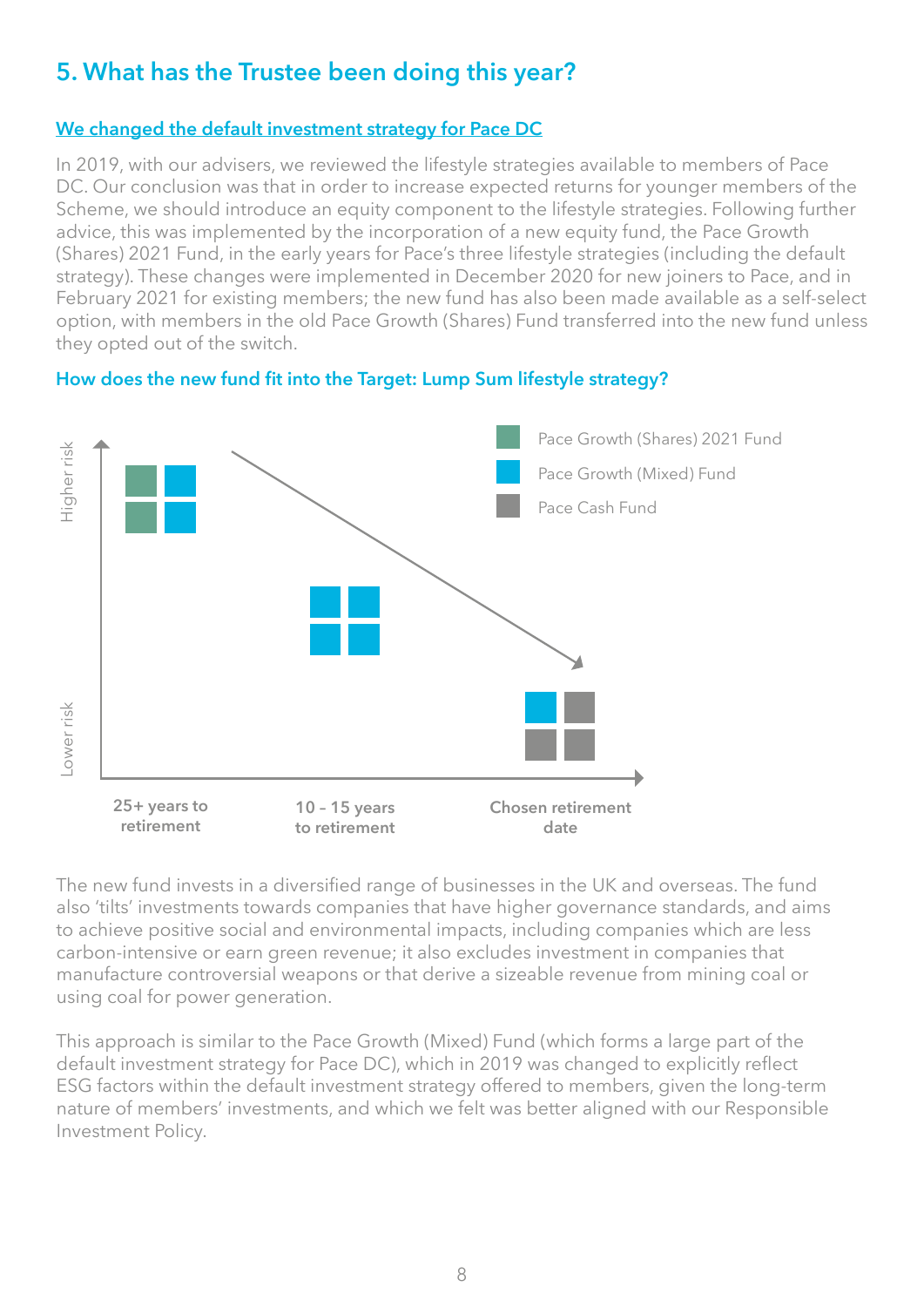#### *Our approach to climate risk*

Climate change risk is perhaps the most pressing challenge facing our planet, and represents a material risk to pension scheme assets. In addition, around the globe, governments have been introducing regulations to step towards decarbonisation, and these regulations themselves are expected to have an impact on some financial assets – it is therefore a risk we need to recognise and manage.

In December 2020 we ran a Trustee training session with the other Co-op sponsored pension schemes, in particular looking at climate risk and opportunities, and the different metrics for carbon footprinting investments (and the benefits and drawbacks of each).

We also considered advice from our investment consultants and Scheme actuary on the potential sensitivity of the funding position of Pace to climate shocks – specifically an accelerated and dramatic governmental and financial market response to the climate crisis (resulting in falling government bond yields as the transition is seen as a strain on the economy; rising inflation from increased tariffs and transportation costs; falling equity prices; and widening credit spreads). The analysis showed that the impact on the DB sections' funding position in this scenario would be limited, as a result of the lowrisk investment strategy and high levels of interest rate and inflation protection in place; nonetheless this is only one plausible scenario and we recognise that how the climate crisis will develop is unknown.

As noted above, we have made changes to Pace DC's investment strategy to reduce our carbon footprint and reduce our exposure to less sustainable companies; we've also taken steps to limit our exposure in Pace DB by appointing asset managers with long-term horizons and engaging with them on climate risk, and through excluding some potential investments (see page 12).

We'll be continuing this work over 2021 and 2022 as we work towards reporting under the Task Force on Climate-Related Financial Disclosures (TCFD)'s framework by November 2022.

The TCFD framework and associated reporting covers four areas:

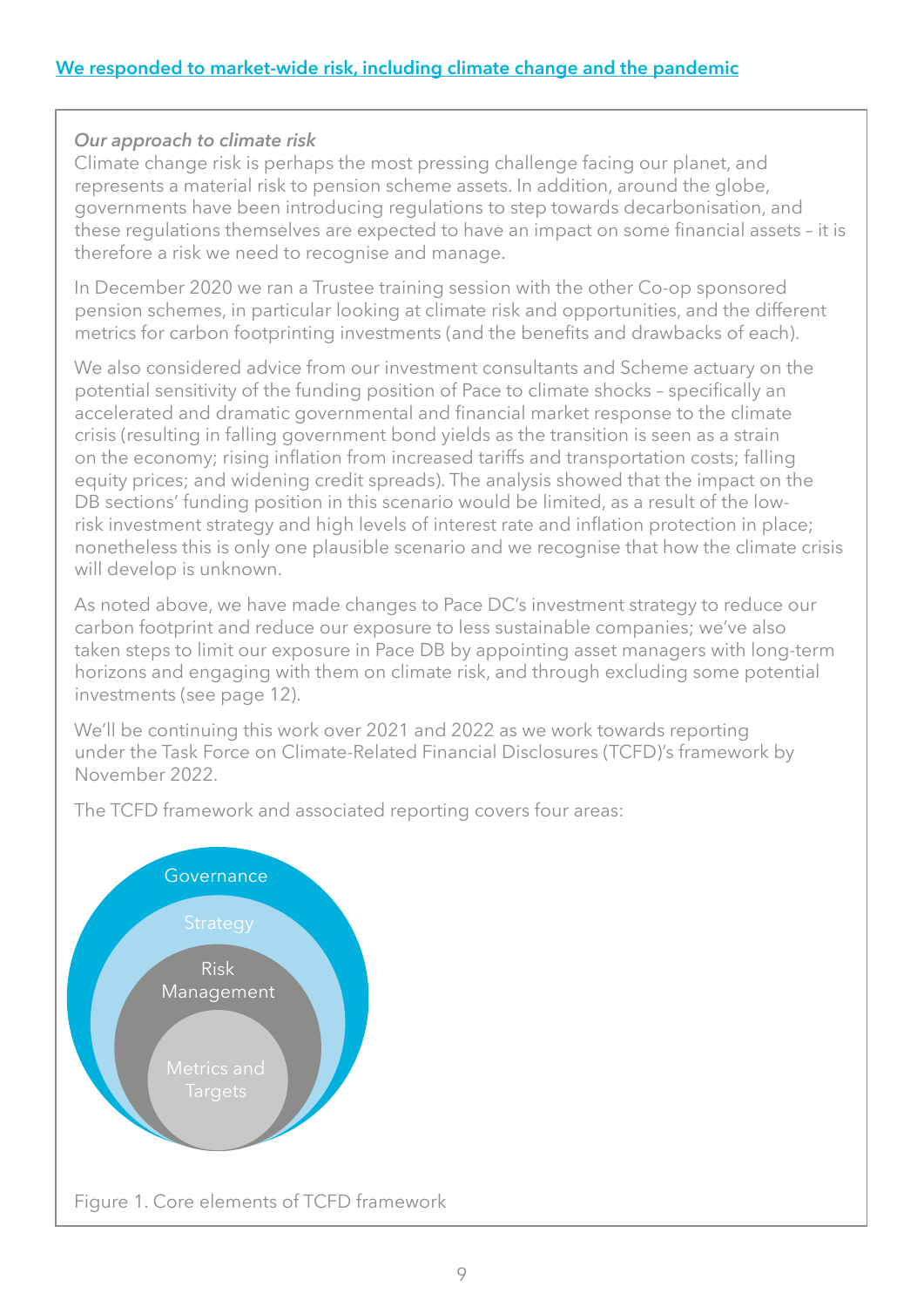- **Governance**: an organisation's governance around climate-related risks and opportunities (i.e., establishing processes for assessing and managing climate-related risks and opportunities).
- **Strategy**: the actual and potential impact of climate-related risks on investment strategy and funding strategy (including scenario analysis).
- **Risk management**: the processes used by the organisation to identify, assess and manage climate-related risks (e.g., monitoring voting/engagement on climate, and considering investment choices).
- **Metrics and targets**: the metrics and targets used to assess and manage relevant climate-related risks and opportunities. Trustees must report on a minimum of one absolute emissions metric, one emissions intensity metric and one additional climate change metric.

The role of the TCFD Working Group will initially be to understand the requirements of TCFD for Pace and to support work towards ensuring Pace complies with those requirements, and to undertake any other actions delegated to the Working Group by the Trustee or its sub-committees.

Finally, in May 2021, the Co-op announced a partnership with sustainable pensions campaign, Make My Money Matter, as part of its ambitious 10-point plan to achieve net zero by 2040. As part of the partnership, the Co-op will be engaging with colleagues to increase transparency on how their DC pension pots are invested, and to understand their options and priorities when it comes to the companies they are investing in.

#### **What is 'net zero'?**

Net zero (for a company or a business) refers to achieving a balance between the amount of greenhouse gas emissions produced and the amount removed from the atmosphere. For a pension scheme, 'net zero' means that this balance in greenhouse gases applies across the companies and governments the scheme is invested in, having worked out the scheme's share of these emissions based on the proportion of those companies/ economies the scheme 'owns'.

There are two different routes to achieving net zero, which work in tandem: reducing existing emissions and actively removing greenhouse gases.

#### *Responding to the pandemic*

The other key market-wide risk identified over the year was the impact of Covid-19.

When the effect of the pandemic became clear in 2020, we made sure that our suppliers and advisers had processes in place to continue to run Pace efficiently, and monitored this on an ongoing basis throughout the year to identify potential issues, and reflected this in our risk register and business continuity planning.

We adapted our internal processes to make sure we were comfortable Pace would continue to be resilient in potential periods of market volatility – we reviewed our collateral positions, increased the short-term bank account holdings and were in dialogue with our asset managers around our currency hedging positions in light of the volatility of currency markets; we also engaged with our asset managers to understand any investments they had which they were concerned might default or become stressed and the actions they were taking to mitigate this risk.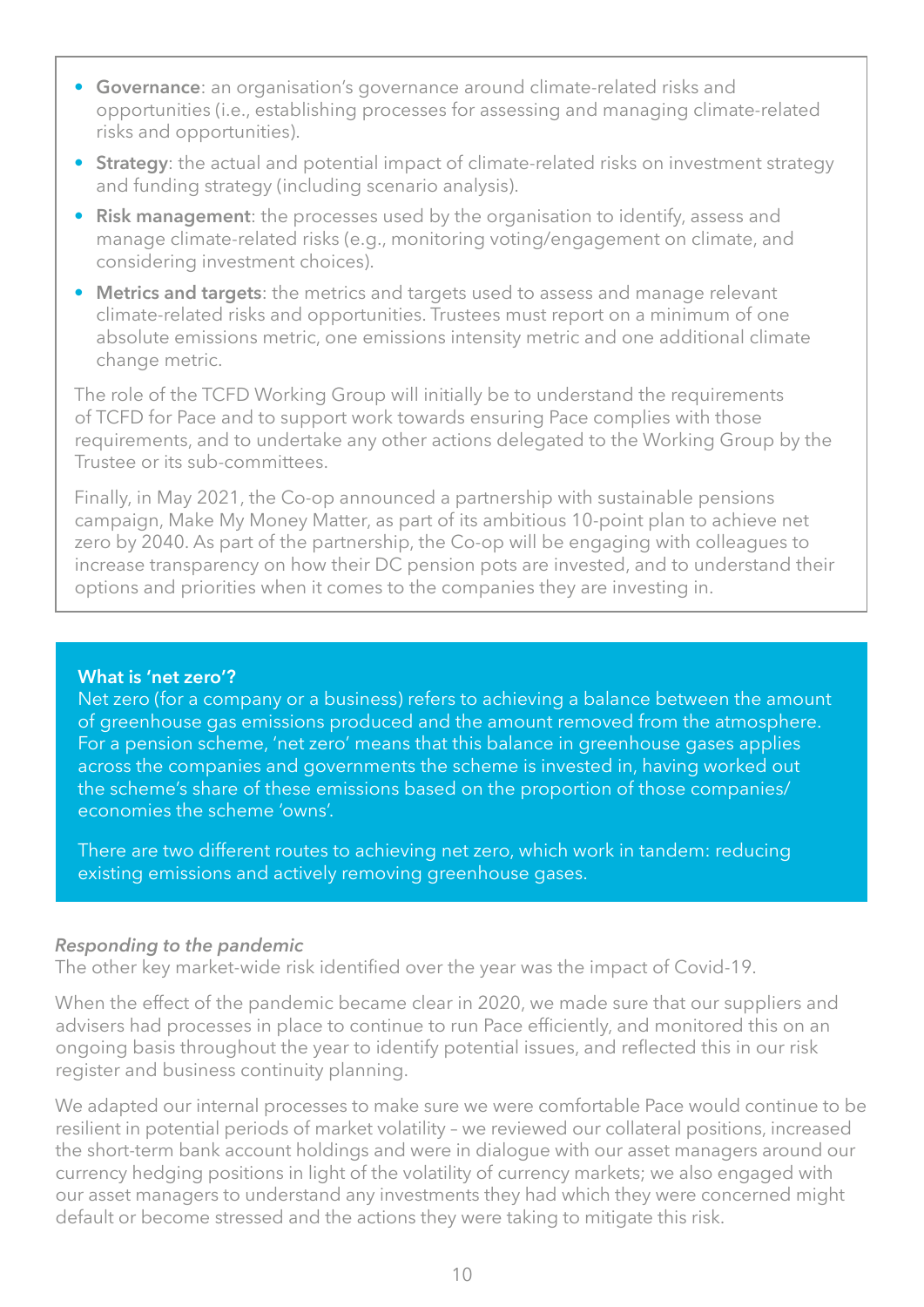Through the Co-op Pensions Department, we were in regular dialogue with our property managers, given the direct exposure to the hospitality and student accommodation sectors in particular, and more detail is set out on page 23 on the approach taken by PGIM.

#### *Other systemic and market risks*

We recognise that pension schemes face a wide range of investment risks. Our Statements of Investment Principles (SIPs) for the two sections cover our policies on market-wide risks such as changes in interest rates and currency fluctuations, as well as our approach to other systemic risks such as climate risk. Our SIPs are available on the **[Scheme website](http://coop.pacepensions.co.uk)**.

We maintain a risk register to help review and monitor these risks; including a heat map to aid us in identifying and focusing attention on the risks for which controls need to be implemented. The risk register also shows a summary of the top key residual risks, current mitigations, developments and ongoing actions to help us put further controls in place.

Other than the risk register, over the year, in order to identify and respond to market-wide and systemic risks, we have had engagement with the wider industry through membership of the UK Sustainable Investment and Finance Association (UKSIF) and involvement in their policy round tables throughout the year, and by responding to industry consultations including:

- HM Treasury's consultation on the reform of the Retail Prices Index methodology;
- The Department for Work and Pensions' consultation on the Review of the Default Fund Charge Cap and Standardised Cost Disclosure Consultation; and
- The Department for Work and Pensions' consultation on taking action on climate risk: improving governance and reporting by occupational pension schemes.

Following the year end, alongside other UK private and public sector pension funds, Pace also became an inaugural member of the Occupational Pensions Stewardship Council, a forum established by the Department for Work and Pensions and supported by the Financial Reporting Council to promote and facilitate high standards of stewardship of UK pension scheme assets.

The forum aims to support occupational pension schemes in sharing best practice and to allow them to collaborate on engagement with the companies they invest in.

#### **We continued to monitor our investment managers' approaches to incorporating environmental, social and governance (ESG) factors in their investment processes**

We recognise that ESG factors can affect the financial performance of the companies and other assets we invest in. Our investment managers take account of ESG factors when they are implementing their mandates. As part of this, they engage directly with the companies they invest in to understand and assess topics like climate change, workers' rights, board constitution, and appropriate use of capital and directors' remuneration.

When we appoint a new investment manager for Pace, we also consider the manager's approach to incorporating ESG factors and climate change issues into their investment strategy. While no new investment managers were appointed over the year, LGIM's capabilities were a consideration in selecting the new fund for Pace DC as noted on page 8.

We meet with each of our investment managers at least annually (at Trustee meetings or via our quarterly Manager Monitoring Investment Committee (MMIC) meetings), and ESG considerations and developments are a standing agenda item for each manager to provide an update on. Furthermore, our investment adviser assigns a rating to each manager according to the extent to which ESG issues and active ownership practices are integrated into their investment processes. The investment adviser's ESG-related ratings are reported to the Trustee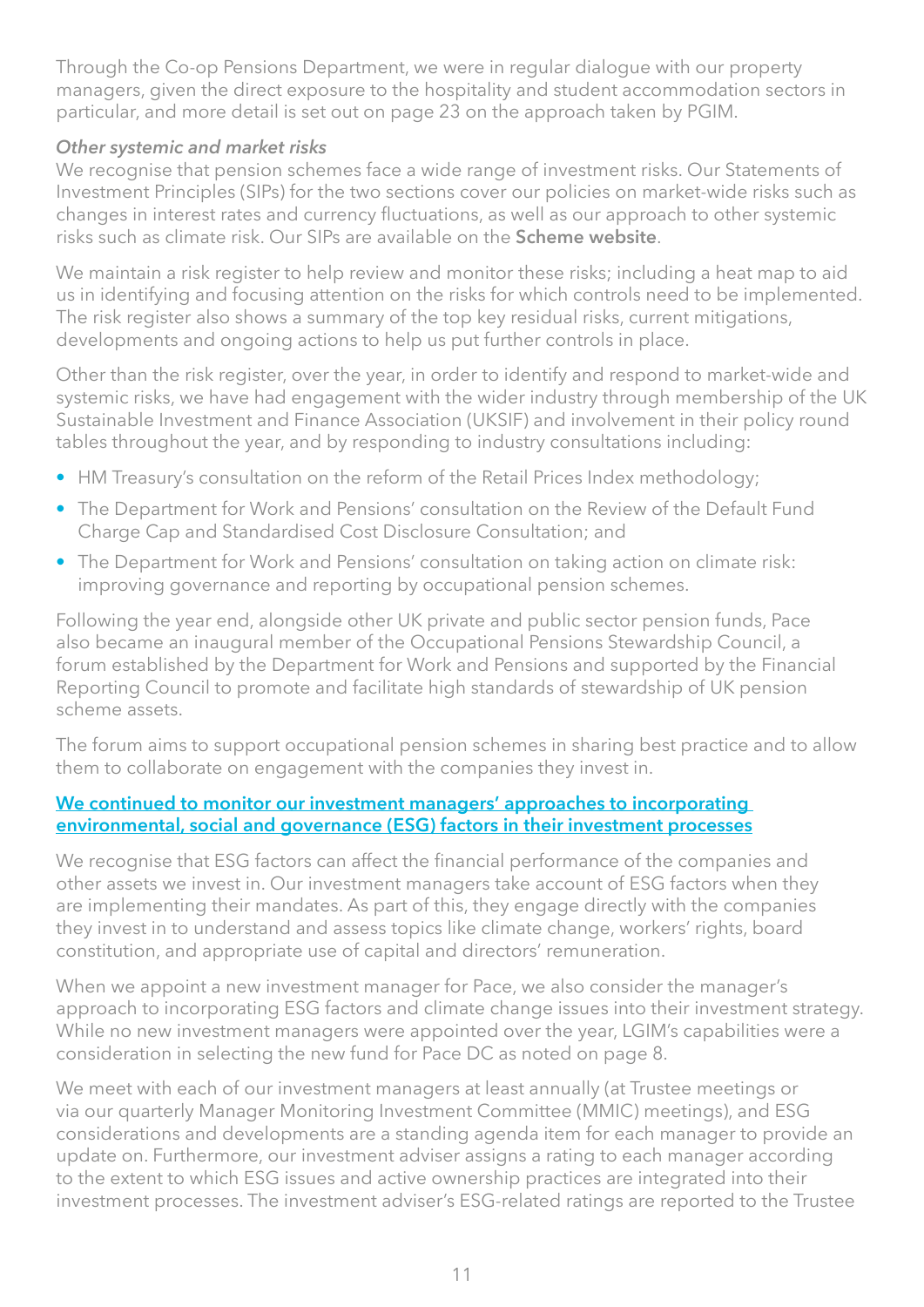and MMIC each quarter, and are used as a factor in manager evaluation and selection (noting that no new managers were appointed during the year).

#### **We implemented a list of excluded investments for Pace DB**

We continued to work with MSCI, a leading provider of investment tools and research, to implement an exclusions list to help us avoid investing in assets (as far as possible) that do not fit with our core beliefs. We developed this exclusions list so that it is practical to apply and does not constrain our investment managers in securing the investment returns needed to pay members' benefits. The investment exclusions we agreed in April 2017 are:

- Extractive industries: excluding investment in companies involved in the oil, gas or mining industries which are also rated poorly by MSCI with respect to how their specific environmental risks are addressed;
- Controversial weapons: excluding investment in companies involved in the manufacture or distribution of land mines, cluster munitions, chemical weapons, blinding lasers or depleted uranium munitions; and
- Human rights: excluding investment in debt issued by countries, which score poorly on a number of indicators of effective governance and provision of basic rights and services to their populations.

Throughout the year, we worked with MSCI to keep the exclusions list up to date, to reflect their latest research updates. As at April 2021, the exclusions list covered:

- Corporate bonds issued by 492 companies in the extractive industries with poor environmental ratings (2020: 483 companies);
- Corporate bonds issued by five companies (2020: five companies) involved in the manufacture or distribution of controversial weapons; and
- Government bonds issued by 74 countries (2020: 71 countries) with poor human rights scores.

Over the year, we changed our approach to excluding securities under the first bullet slightly, strengthening it to require excluded investments to demonstrate four quarters of improved scores before removing the restriction.

These exclusions are applied to Pace DB's assets, covering the corporate bond and Liability Driven Investment mandates which made up over 77% of the Co-op Section's assets and over 95% of the Bank Section's assets as at 31 March 2021 (both excluding insurance policies). This means that approximately £7.0bn of Pace's assets were screened using the exclusions list.

We monitor the implementation of these exclusions, and over the year (as instructed), our bond managers have not made any purchases prohibited by the exclusions lists. A small amount of residual holdings (just over 0.6% of Pace's total assets, excluding the insured assets) are in investments on the exclusions list. This is broadly unchanged compared to 2020 (0.6%).

We have discussed ways to reduce these small residual holding over time with our asset managers; we will be considering this further alongside and as part of the work later in 2021 and into 2022 to quantify climate risk and to work to manage it.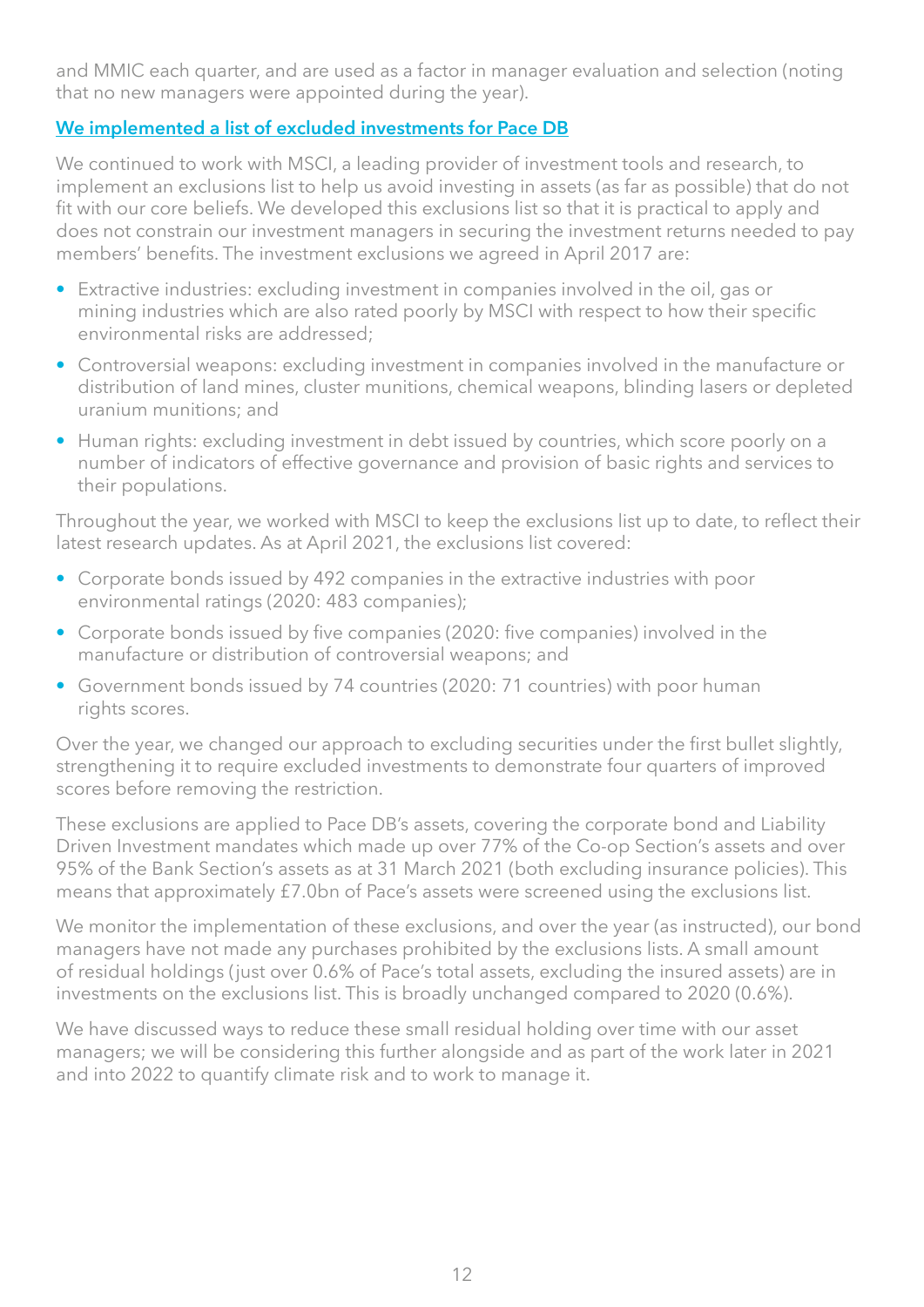## **6. What have our investment managers been doing?**

Our investment managers put a lot of work into investing responsibly and considering ESG factors in their investment processes, and some go as far as extending this to how they run their own businesses. The following sections cover in more detail the policies and approach to responsible investment taken by Pace's main investment managers for Pace DB – LGIM, RLAM, Insight Investment, PGIM and BlackRock – where target holdings are at least 5% of total assets, and for Pace DC's assets.

We've also tried to highlight specific examples of how these managers engage with the companies we invest in on our behalf.

With the exception of PGIM, who as a real estate manager engages in initiatives specific to that asset class (see page 23), over the year each of these managers became a signatory of the Net Zero Asset Managers Initiative.

The Net Zero Asset Managers Initiative is a group of international asset managers committed to supporting the goal of net zero greenhouse gas emissions by 2050 or sooner, in line with global efforts to limit warming to 1.5 degrees Celsius; and to supporting investing aligned with net zero emissions by 2050 or sooner.

It is an initiative designed to mobilise action by the asset management industry that demonstrates leading practice in driving the transition to net zero and delivers the ambitious action and investment strategies that will be necessary to achieve the goal of net zero emissions. It also provides a forum to share best practice and overcome barriers to aligning investments to that net zero goal.

The initiative will be managed globally by six Founding Partner investor networks, namely: Asia Investor Group on Climate Change (AIGCC), CDP, Ceres, Investor Group on Climate Change (IGCC), Institutional Investors Group on Climate Change (IIGCC) and Principles for Responsible Investment (PRI). In turn, the initiative is endorsed by The Investor Agenda, of which the investor networks are all founding partners.

We also engage with our other asset managers routinely on their exercise of stewardship of the companies they invest in, or the properties they own on behalf of the Scheme and their interaction with tenants; in some instances, for example asset backed securities, this is less directly applicable as they invest in instruments such as Collateralised Loan Obligations (CLOs) which themselves invest in tranches of underlying debt rather than individual businesses. In these cases, we would expect our asset managers to meet with the underlying managers of the vehicles they invest in, and the companies involved in servicing those investments.

Over the period, our managers' stewardship activities met with our expectations.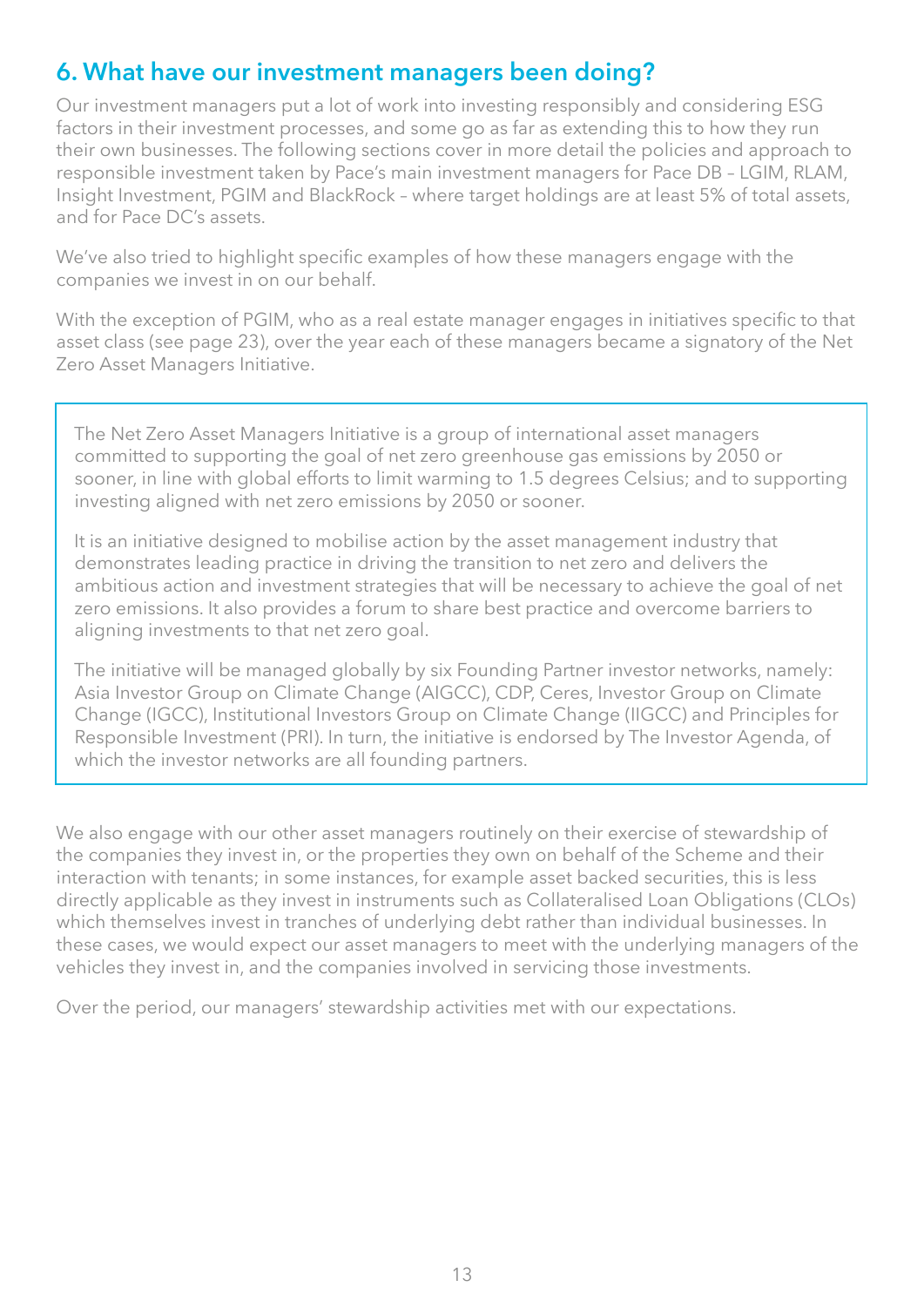## *PACE DB* **Investment Grade Credit Mandates**

**Mandate managers:** Legal & General Investment Management; Royal London Investment Management; and Insight Investment Management.

**Allocation:** c34% of the Co-op Section and c43% of the Bank Section assets as at March 2021.

**Objectives of mandates:** Pace invests in corporate bonds through 'Buy & Maintain' approaches, which seek to hold bonds to maturity where possible, avoiding defaults through strong stock selection and limited trading, while building diversified portfolios.

**Voting rights:** No, but managers are expected to provide updates on their engagement with the companies in which they invest on our behalf.

#### *Legal & General Investment Management (LGIM)*

LGIM believes that by bringing together the sector expertise from across its active investment and stewardship teams, it can influence and change company and market behaviours to achieve positive societal impacts.

It does this through:

- Company engagement;
- Using its voting rights;
- Integrating environmental, social and governance factors into portfolio management;
- Addressing systemic risks and opportunities;
- Influencing governments, regulators and policy makers;
- Collaborating with other investors and stakeholders.

LGIM is committed to addressing ESG issues by developing and carrying out corporate governance and responsible investment activities, including Active Ownership, Advocacy, ESG Integration and Product Development. LGIM prioritises company engagement over exclusion, believing that this can effect change through collaborative efforts with companies in a more positive way. LGIM believes that combining this method with engagement and voting and targeted exclusions can be a very powerful tool to assess ESG issues.

LGIM is a signatory to the UNPRI and the UK Stewardship Code, and in December 2020 joined the Net Zero Asset Managers initiative. As part of this initiative, LGIM has committed to:

- Work in partnership with asset owner clients on decarbonisation goals, consistent with an ambition to reach net zero emissions by 2050 or sooner across all assets under management;
- Set, review and aim to increase over time, a target for the proportion of assets to be managed in line with the attainment of net zero emissions by 2050 or sooner.

Over the year, LGIM continued to enhance how it uses ESG information in credit research, and how its analysts form an assessment of an issuer's ESG profile. It believes that incorporating a qualitative element is essential to capture the ESG risks embedded within each company. This has been done through LGIM's proprietary ESG tools, which cover areas such as: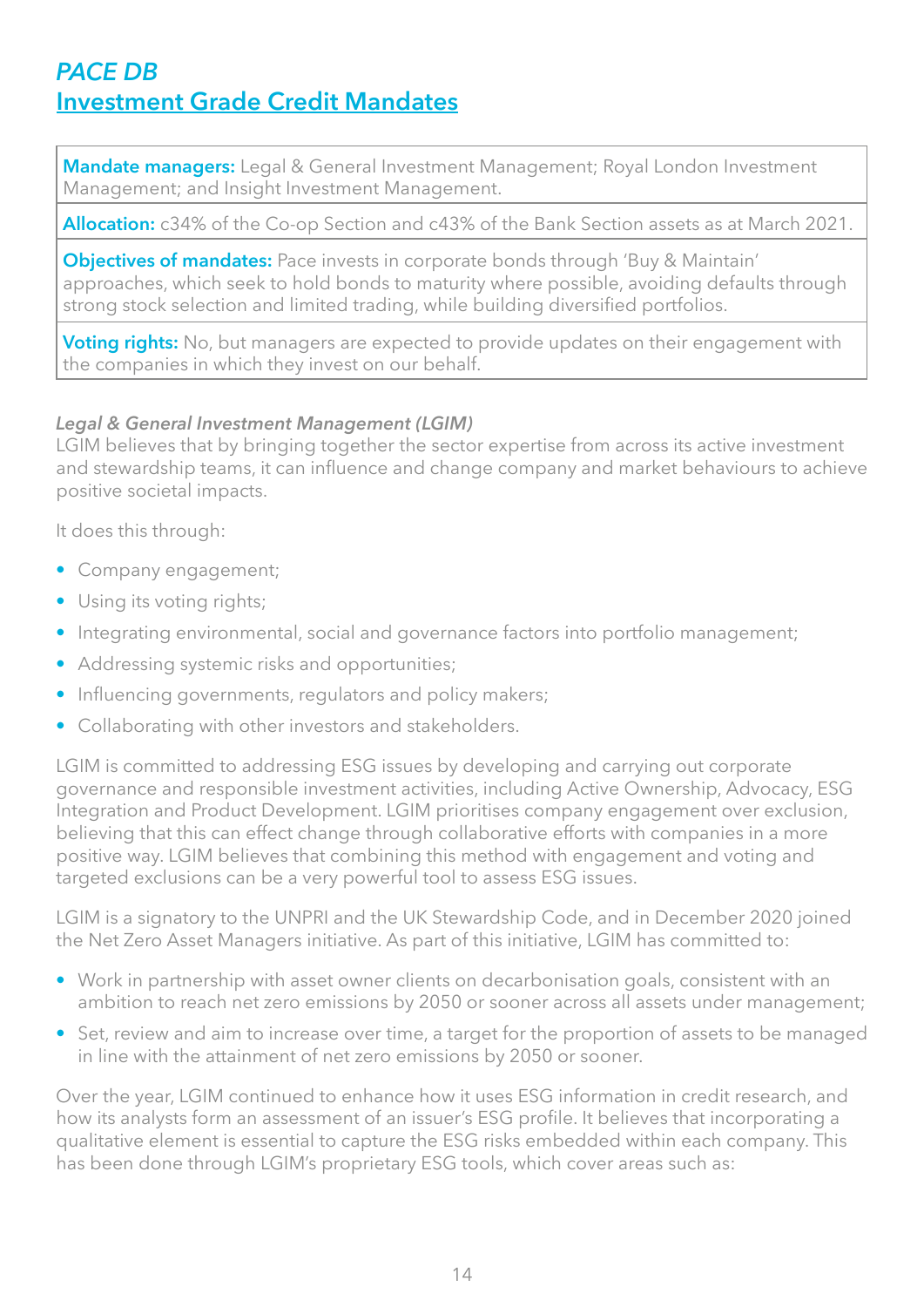- Workers' rights and fair remuneration;
- Climate change / the environment; and
- Controversial weapons.

Specifically, for Pace's Buy & Maintain credit portfolios, LGIM uses its bespoke investment framework to help with its investment process, with the below objectives in mind:

- Encouraging companies to improve their behaviour and the quality of their ESG disclosures – this enables LGIM to raise the standards of entire markets, and helps generate sustainable, long-term returns;
- Assessing a company's ESG risks LGIM sees unmanaged ESG factors of companies as posing potential risks and opportunities, which can have a material adverse impact on the performance of investments; and
- Identifying the winners of the future the companies to which investors will allocate everlarger amounts of capital.

To achieve their objectives, ESG factors are integrated into the investment process using topdown and bottom-up approaches. Once LGIM has identified a long-term driver of returns, its next step is to identify the companies which are best placed to benefit or lose out from it within the value chain. This is supported by LGIM's fundamental bottom-up research, which includes ESG assessment and company engagement. This helps LGIM to understand key drivers impacting that business.

In addition, LGIM's Corporate Governance and Index teams have developed a rules-based and transparent methodology by which to score companies against ESG metrics. This LGIM ESG Score is used universally across their business, including for their Future World funds.

ESG scores are assigned to companies based on the following themes:

- Environmental assessing the exposure of companies to climate change and the shift to a low-carbon economy; comprising carbon emissions, the level of carbon reserves and green revenues;
- Social comprising of diversity (representation of women in company boards, executive, management and workforce); and human capital (policies to ensure companies have the right culture and treat workers fairly);
- Governance a range of criteria that indicate 'best practice' in terms of investor rights, board diversity and high-quality audits; and
- Transparency assessing the quality of company disclosures. These indicators give LGIM insight into the quality of the ESG disclosure and the level of disclosure in relation to ESGrelated data points.

As well as ESG scores, LGIM also uses an 'Active ESG View' which incorporates additional inputs and assessments in order to reflect a fuller picture of the ESG risks and opportunities embedded within each company. LGIM believes this helps with its analysis when picking investments to mitigate ESG risks and increases the probability of better long-term outcomes. LGIM's corporate credit ESG analysis is driven by each analyst's view on the significance of each factor.

LGIM also considers climate risk factors, mainly through the integration of ESG factors in the credit quality assessment as described above. In addition, LGIM believes that over the medium to long term, physical as well as transition climate risk (which are risks resulting from policy and regulation, differences in consumer preferences, technology adoption, etc.) would become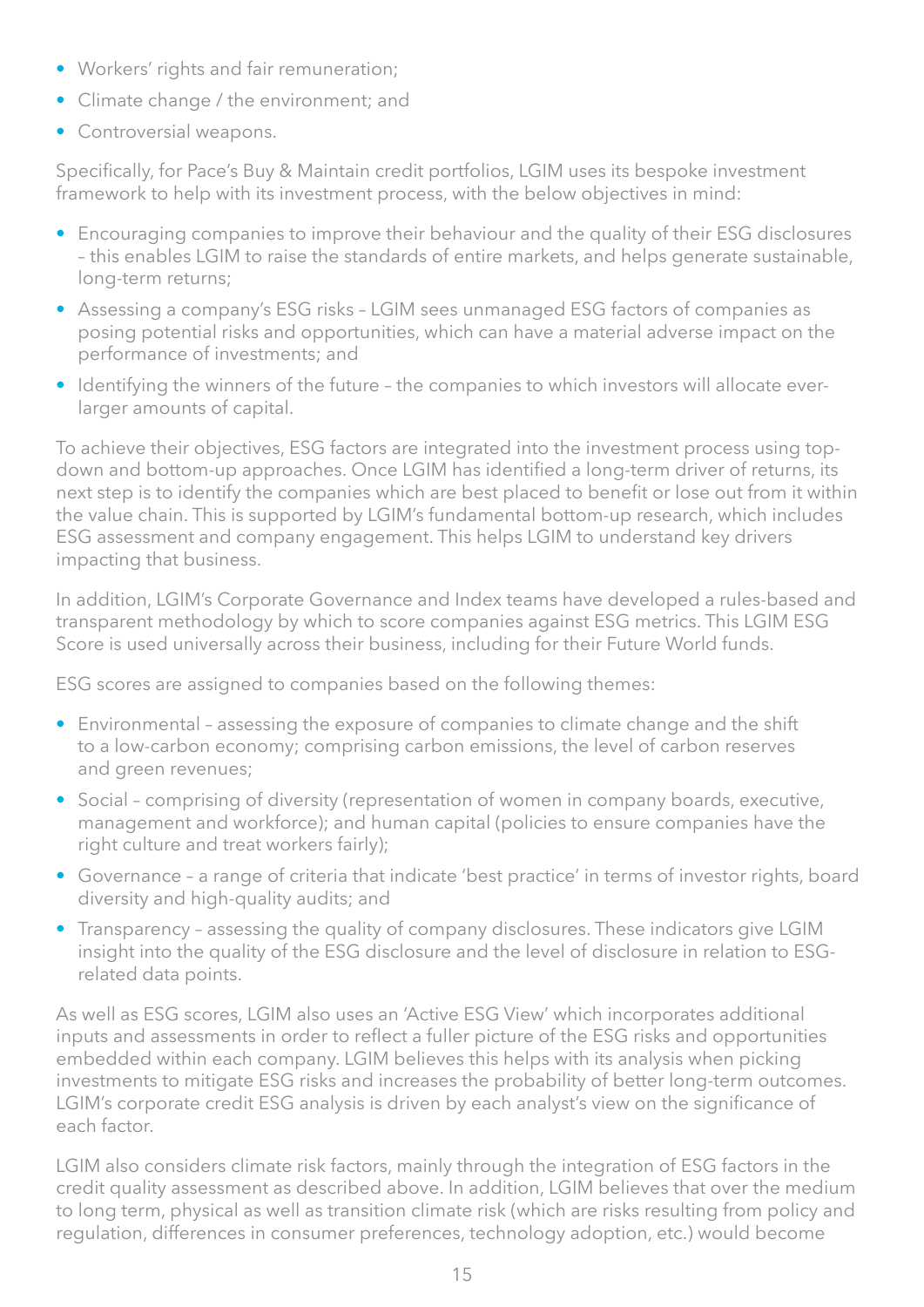much more pronounced and therefore LGIM approaches them through a combination of climate risk scenario modelling, using their Destination@Risk model to analyse scenarios for how the energy system may evolve over the next 30 years and their investment implications. This toolkit takes a bottom-up approach to model the energy system by making choices in the lowest-cost and most efficient way, which allows a robust measurement of the climate risk embedded in investors' portfolios and their climate alignment. Destination@Risk also allows LGIM to measure and manage carbon exposure, as well as identifying underlying climate risks across the capital structure.

In addition to its ESG policy, LGIM has implemented a separate policy for controversial weapons to exclude those companies involved in the manufacture and production of cluster munitions, antipersonnel landmines, and biological and chemical weapons. LGIM also has a separate policy on Climate Change (see box).

#### *LGIM's policy and engagement on climate change*

LGIM is committed to addressing the issue of climate change and has a specific climate change policy. It engages with companies that it invests in to ensure its strategies are aligned with global climate goals. It has done so through its **[Climate Impact Pledge](https://www.lgim.com/landg-assets/lgim/_document-library/responsible-investing/climate-impact-pledge-brochure-uk-eu-2021.pdf)**, through which LGIM assesses over 1,000 of the world's largest companies across 15 climate-critical sectors, engaging with them to improve their strategies to address the climate emergency.

These companies' climate performance is published in a 'traffic light' system on LGIM's dedicated website. Published annually, companies are 'named and famed' or 'named and shamed' as LGIM encourages firms to take action to move towards net zero carbon emissions by 2050.

Companies are held to account through LGIM's voting activity and, where LGIM deems it appropriate, have been divested from selected funds where permitted (including in the Pace Growth (Mixed) Fund used by Pace DC – see page 24). Sanctioned companies currently include ExxonMobil, Hormel, Kroger, Sysco, Rosneft Oil, KEPCO, Loblaw, MetLife, Japan Post Holdings and China Construction Bank. Companies can come off this list and be reinstated to funds through tangible improvements and engagement.

LGIM believes that the process works, as seven of the ten companies that have registered the largest improvements since last year (2019) were those they had named as 'laggards' in previous publications.

#### **Climate alignment example – SSE**

SSE generates, transmits and distributes electricity in the UK. LGIM has been closely monitoring SSE's approach to reduce its energy mix from oil/gas and coal (currently 66% and 2% respectively) and have been seeking a credible decarbonisation plan from the issuer. In 2020, SSE announced revised Science Based Targets to reduce scope 1 greenhouse gases by 60% by 2030 and plans to invest £7bn+ in low-carbon construction projects such as offshore wind farms. Given the increased focus on renewables (reducing business risk) and credible de-leveraging plan via the disposal of non-core assets, LGIM was comfortable holding and adding exposure to SSE within Buy & Maintain portfolios such as those held by Pace.

LGIM aims to actively engage with companies, and it believes this direct engagement helps its analysts to identify ESG risks and opportunities. Ongoing dialogue with companies is a fundamental aspect of LGIM's approach to responsible investment. The outcomes from these engagements with companies are also fed back into LGIM's ESG tools.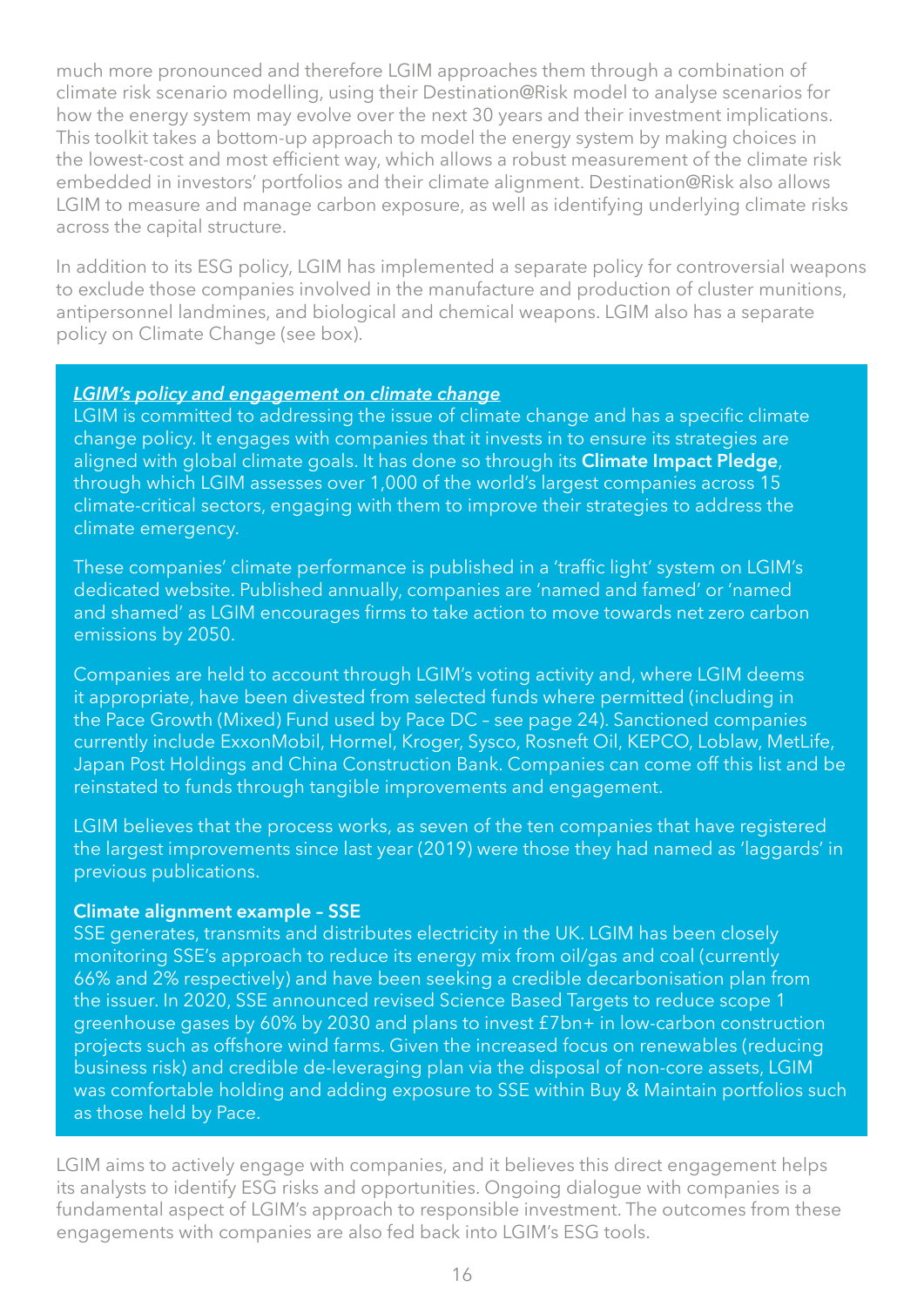LGIM sets clear objectives and timelines when it first engages with companies where issues have been identified, and these are reviewed throughout the engagement process to allow their management to oversee the progress of engagement activities.

To effectively tackle ESG issues that impact the value of their clients' assets, LGIM applies a multi-layered escalation strategy. Where the initial engagement does not lead to an appropriate outcome, LGIM may choose to adopt a stronger stance by using different escalation tools – for example, through voting against individual directors' reappointments (where LGIM has investments elsewhere within their business that do have voting rights), direct engagement with regulators, divesting from the securities of an unresponsive company or through applying pressure by means of public statements and press releases.

LGIM monitors investee companies over the long term and the progress on engagement activity is regularly reviewed by its dedicated team using company disclosures, independent research providers, its investment teams and the media.

#### *Example of LGIM's engagement with an issuer in Pace's Buy & Maintain credit portfolio*

#### **Proctor & Gamble (P&G) – forest pulp and palm oil**

P&G uses both forest pulp and palm oil as raw material within its household goods products, which are both considered leading drivers of deforestation and forest degradation. Over the year, LGIM engaged with P&G as both a bondholder (including on behalf of Pace) and a shareholder, and with the Natural Defence Counsel, to understand the issues and concerns.

As a result, LGIM voted in favour of a motion at P&G's 2020 AGM to encourage more transparency; further details are included on page 27 as we have also identified this as a significant vote for Pace DC.

#### *Royal London Asset Management (RLAM)*

RLAM is committed to being a responsible investor. It believes that seeking to integrate material ESG information into its decision-making is in the best long-term interests of its clients and can help to deliver better returns.

RLAM believes that corporate bond investing demands a bespoke fixed-income and ESG approach, and as a result has developed an approach that is intended to be both credible and realistic, with an emphasis on redressing bondholders' traditionally weak control. It aims to generate sustainable, risk-adjusted returns that reflect a wider understanding of what will drive economic performance in the future. As part of that commitment, RLAM seeks to identify and understand ESG risks and opportunities as part of their investment process. To achieve this, it engages with companies and industry regulators to understand the issues and to promote best practice.

For credit portfolios, RLAM's ESG analysis focuses on factors which might mitigate or exacerbate the potential for downside loss or risk of default. This includes specific considerations of where debt sits in the capital structure, the duration of the position, and any security associated with the bonds. RLAM has a dedicated responsible investment team to identify and evaluate ESG issues that might impact a sector, along with detailed investigations of the ESG profile of specific issuers and bonds, which feed into its credit analysis and the credit team's bond evaluation.

RLAM considers a company's treatment of its staff is a key social factor when assessing a company's wider exposure to ESG risks. At a minimum, RLAM would look for a company to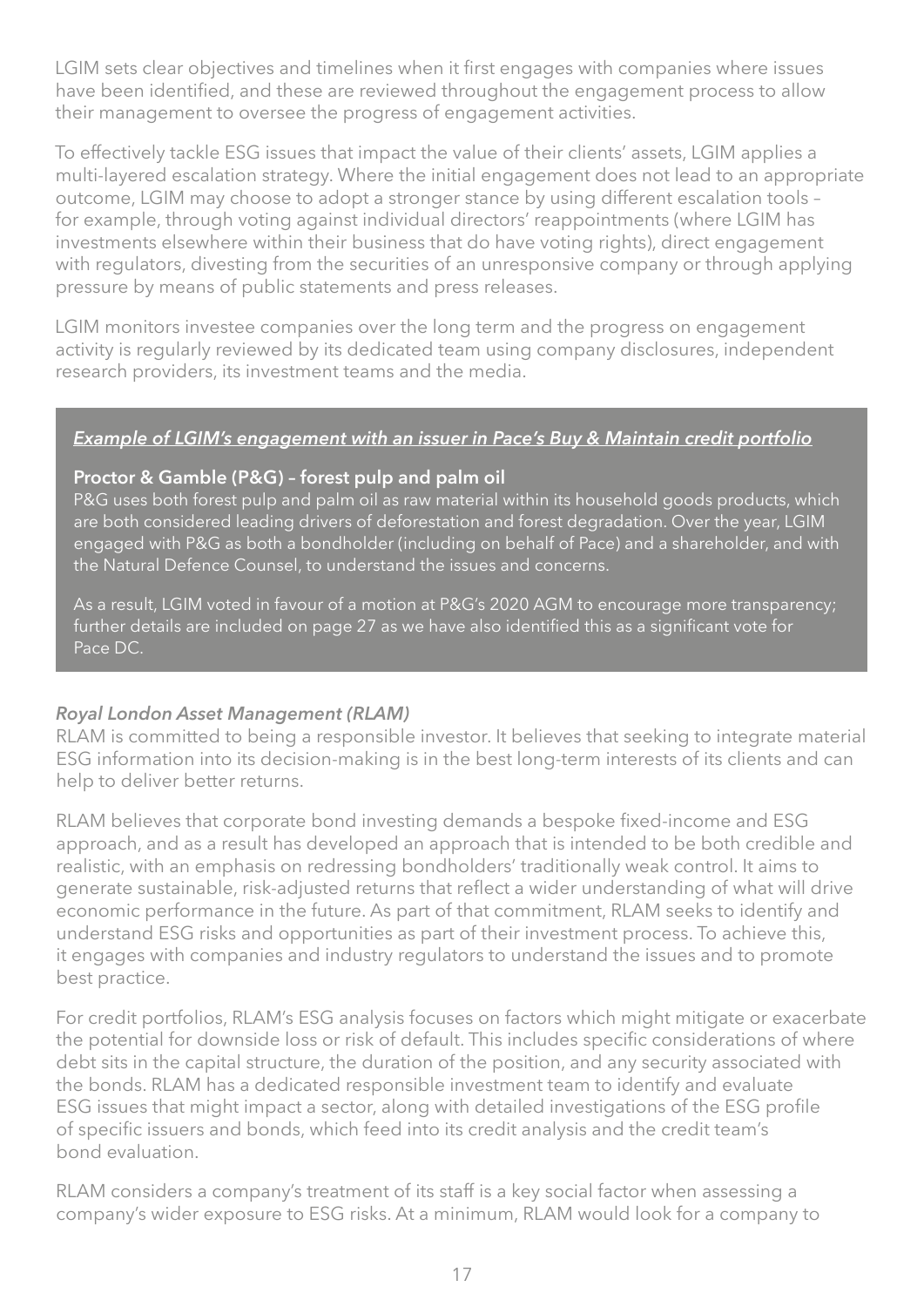have a publicly available modern slavery statement, and more generally would consider any evidence of workers' rights being violated in their ESG analysis. In addition, as part of its ESG analysis, RLAM reviews the gender pay gap reporting regime of UK-based issuers, as well as issuers' broader workforce diversity.

RLAM also confirmed it reflects Pace's exclusions list when choosing securities to invest in.

#### *RLAM's policy and engagement on climate change and the environment*

RLAM is committed to addressing the issue of climate change and in December 2020 published its first Climate Risk Policy, addressing how it approaches climate risks and opportunities when making investment decisions; including how it manages the risk of investee companies' operations and the risk this poses to investors' capital. During the first quarter of 2021, RLAM also became a signatory of the Net Zero Asset Managers Initiative (see page 13).

RLAM doesn't explicitly exclude companies involved in fossil fuel production above and beyond Pace's exclusions list, but it notes its credit research process and ESG analysis tends to lead to it having low exposure to companies which extract fossil fuels. For utilities with exposure to coal-based power production, RLAM regularly engages with companies on their approach to the energy transition, including their timelines and targets for decarbonising their generation portfolios.

In addition, RLAM does not have any exposure to companies with involvement in palm oil production or rubber production.

RLAM focuses on engaging with investee companies by having a long-term investment outlook and closely monitoring companies where they consider they will be able to have the greatest influence. It also focuses on areas where existing research is not well established, and on companies with a particular reliance on debt capital markets, privately held issuers and those where their lending is secured against underlying assets. In particular, RLAM continues to target engagement around decarbonisation of portfolios across their utility holdings, the climate resilience of its water holdings and the strategic response to energy efficiency regulation that its Commercial Mortgage Backed Securities (CMBS) investments and other real estate issuers are taking. RLAM believes that engaging with these issuers is particularly important because they have a greater reliance on debt markets than other companies (who may be more reliant on equity for capital and so less inclined to engage with bondholders).

RLAM takes an active approach to stewardship by engaging with issuers in their fixed-income portfolios. RLAM regularly monitors its investee companies using its own research and also through regular engagement meetings with management and non-executive directors to discuss issues relating to strategy and governance. Through dialogue with investees' management teams, RLAM aims to satisfy itself with the effectiveness and efficiency of the boards of investee companies, and to ensure that they are aware of, and are appropriately managing, all material risk factors, including environmental and social risks.

In terms of voting rights, although as a bondholder RLAM does not have voting rights at a company's annual general meeting, its focus on lending where it has security or protective covenants does give it a significant degree of pre-emptive control, which means it is engaged in a much higher level of bondholder voting (and direct agenda) than is typical for most corporate bond investments.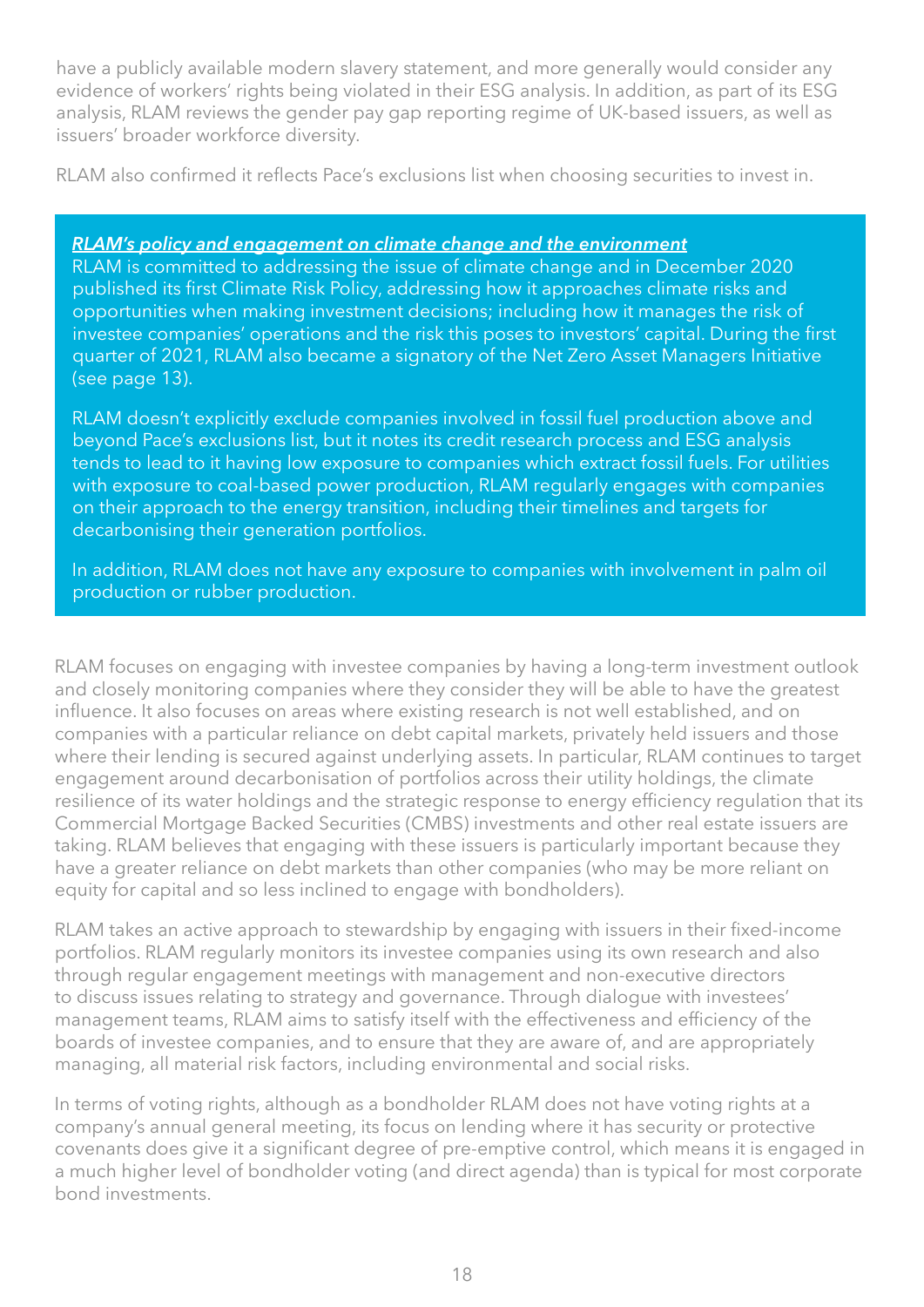#### *Examples of RLAM's engagement with issuers in Pace's Buy & Maintain credit portfolio*

#### **Rolling Stock Companies**

Over the year, RLAM engaged with UK Rolling Stock Companies (ROSCOs), the firms which own most of the UK's locomotives and coaches/freight wagons, which are leased out to train and freight operating companies. Two of the three major UK ROSCO companies are in Pace's credit portfolio.

As privately owned companies with limited third-party ESG research available, RLAM felt that these companies were a strong opportunity for targeted engagement, with the potential for meaningful outcomes. As well as being impacted by the UK's 2050 net zero targets, the ROSCOs are also constrained by a government aim for the removal of dieselpowered passenger trains by 2040, which is likely to require significant electrification of the remaining network. With bondholders secured on train assets, there is a risk that diesel assets could become stranded before the end of their economic life as lines electrify, impairing collateral values.

From this engagement, RLAM was comfortable that the ROSCOs' current asset portfolios are reasonably well positioned to meet the 2040 diesel target, with existing diesel trains set to reach the end of their economic lives before the deadline.

Through targeted engagement, RLAM was able to evaluate the potential impact of decarbonisation on the UK rail network and also able to make informed investment decisions.

#### **E.ON – Just Transition strategies**

RLAM recognises the importance of climate transition risk and has engaged with a wide range of companies to support a just transition and to minimise the associated negative impacts to nature and society. RLAM has engaged, alongside the Friends Provident Foundation, with utility companies in particular to encourage the adoption of a 'Just Transition' strategy.

In February 2021, RLAM met with European energy company E.ON following public calls for utility companies to develop Just Transition strategies ahead of this year's COP26. RLAM discussed its expectations regarding decarbonisation on workers, communities, supply chain and customers, and E.ON agreed to add a section on Just Transition strategy in their decarbonisation plan, which establishes their forward-looking vision and strategy to achieve net zero.

As a result, E.ON published a policy on 26 March 2021 that includes the Just Transition statement, to illustrate their thinking and actions to support a Just Transition. This made E.ON the first utility company in continental Europe to address this issue through a written approach, and the second globally following RLAM's successful engagement with SSE in 2020.

RLAM is expecting additional formal commitments from other top utility companies to be put in place by November 2021.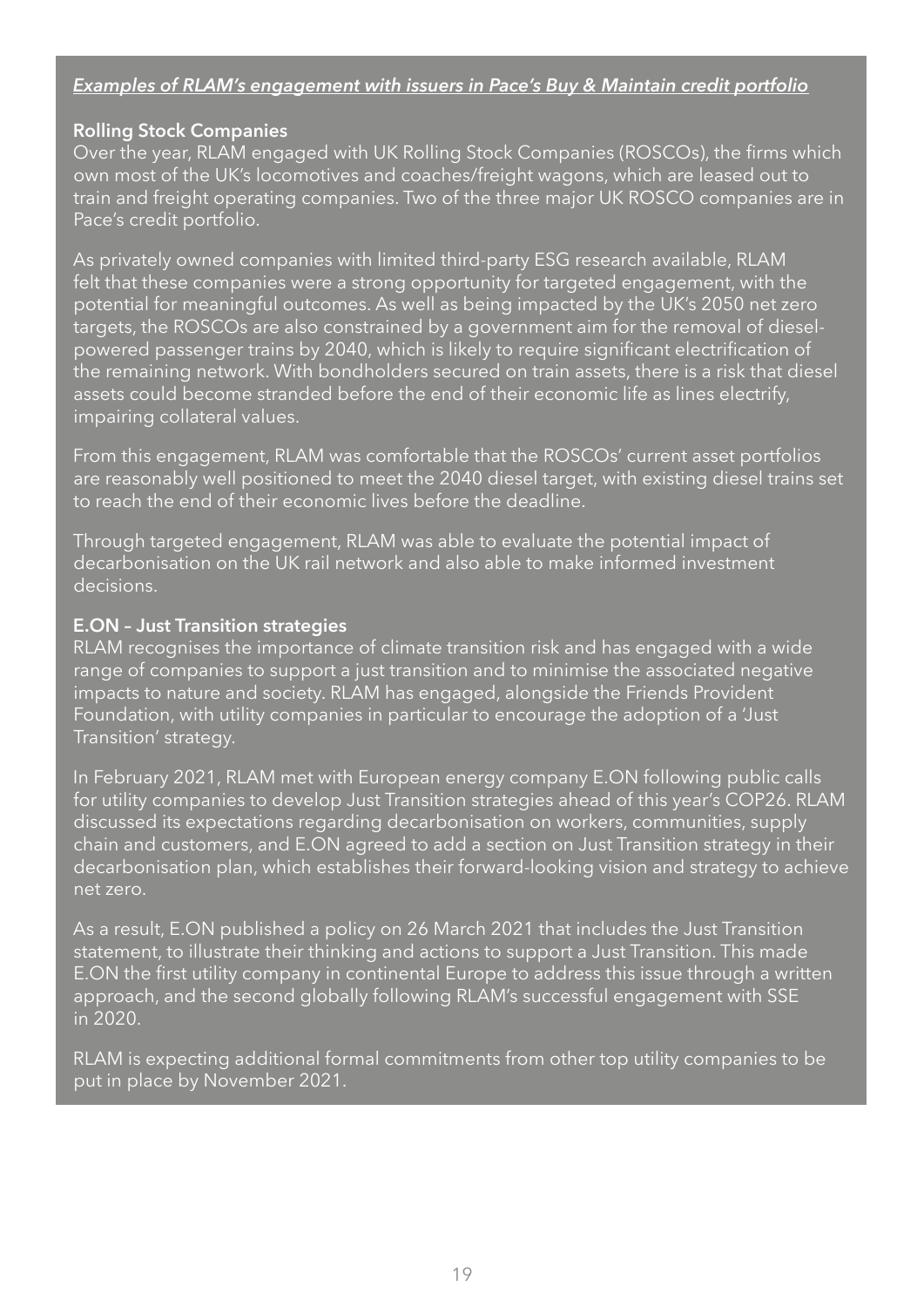#### *Insight Investment Management*

Insight is committed to addressing stewardship and engagement and believes doing so can drive change and support effective investment. Insight participates in a range of associations and collaborative initiatives including the UK Sustainable Investment and Finance Association, the Institutional Investors Group on Climate Change, Climate Action 100+ and the International Capital Market Association (ICMA) – Green and Social Bond Principles. In 2020, it has supported the proposal from the International Financial Reporting Standards Foundation (IFRS) to take leadership in developing globally consistent sustainability reporting standards, which Insight believes was a positive move in tackling sustainability disclosure problems for investors.

Insight also committed to fulfilling the reporting and transparency requirements of the updated 2020 UK Stewardship Code, publishing a full response (link on page 29).

Insight works to support a stable and resilient social, environmental and economic system and efficient, well-managed financial markets. It believes in integrating ESG issues into its investment processes, together with active engagement with issuers and other stakeholders to support better investment decisions. It believes that this in turn will help to achieve its clients' targeted investment outcomes.

Insight's Responsible Investment Policy focuses on six beliefs, broadly aligned with Pace's own policies:

- Putting responsibility at the heart of how they do business;
- Integrating material ESG factors into their investment process;
- Acting as effective stewards of companies and other entities;
- Supporting efforts that seek to improve the operation, resilience and stability of financial markets;
- Collaborating with others on ESG issues; and
- Exercising transparency and disclosing their activities.

Insight uses a number of external ESG research sources to support its ESG analysis, and over the year has strengthened its ESG analysis as it had identified inconsistencies and gaps in externally available information. This has led Insight to develop a proprietary model that aligns with its approach to corporate fixed income.

This proprietary model covers 95% of investment grade corporate bond indices. The framework considers 33 key ESG issues, including carbon emissions, environmental controversy, water management, raw material and controversial sourcing, human capital and corruption.

These focuses are applied in the credit evaluation of all assets at Insight and are components of its checklist to better quantify long-term risks. As well as applying Pace's exclusions list, Insight's own ESG framework overlaps with Pace's Responsible Investment Policy in a number of areas:

- Insight has a policy to not have any exposure to companies involved in the manufacture or distribution of incendiary/illegal arms or weapons.
- When building long-term Buy & Maintain portfolios (like Pace's mandate), Insight focuses on secure, sustainable investments and would not therefore typically invest significant amounts in companies in the extractive sectors.
- Insight closely monitors risks from the extractive, utilities and energy sectors as it believes they are most vulnerable to a transition to a low-carbon economy and have a big impact on climate change.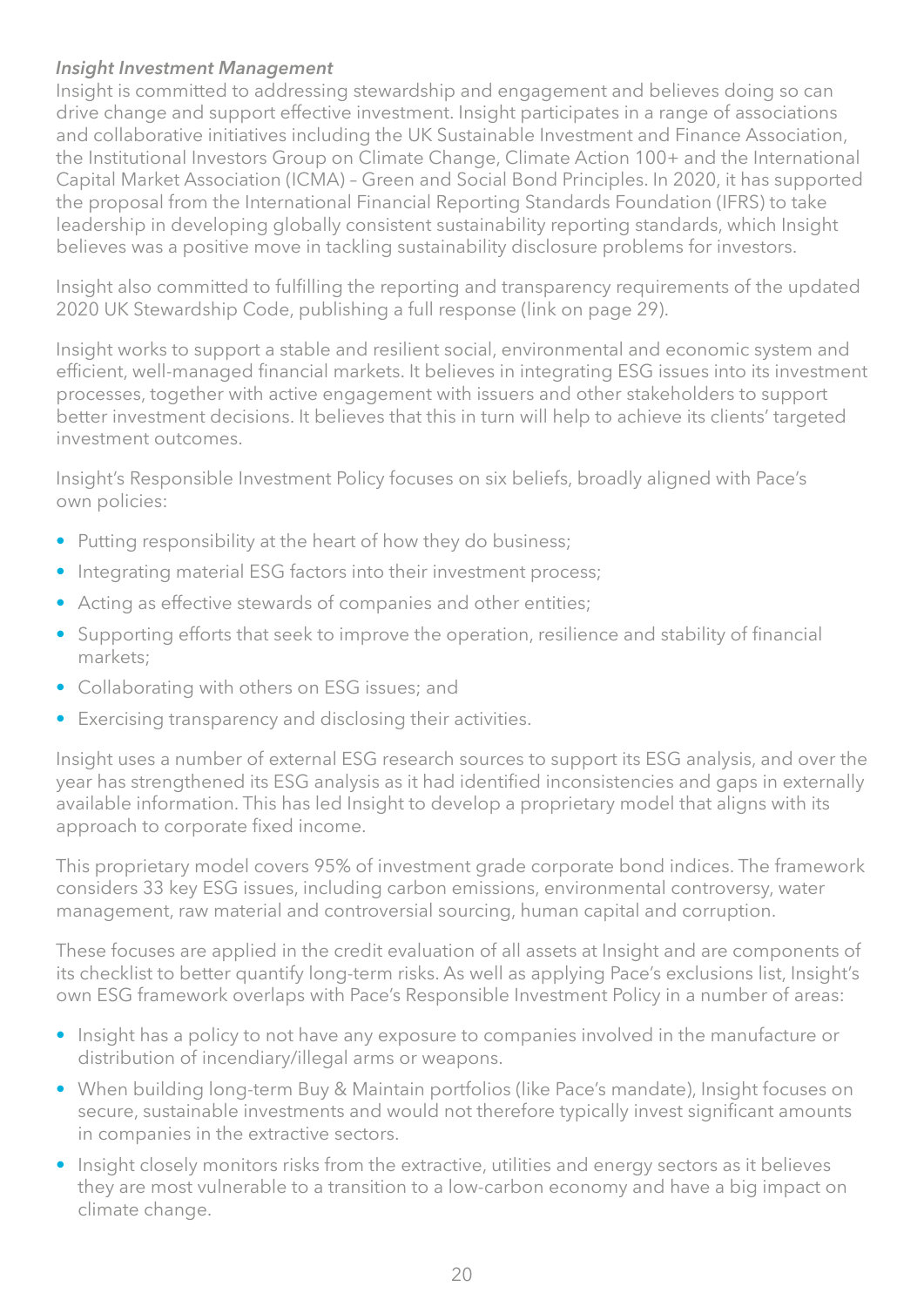- Insight expects companies to uphold minimum standards on labour and health and safety. It will engage with companies that fail to meet these minimum standards on a case-by-case basis. New issues such as equal pay are becoming more relevant for how they evaluate corporate culture and over time it expects to use this data as part of its issuer due diligence.
- Insight believes corporate governance is a critical component of issuer risk. Insight evaluates corporate governance for every company that it invests in and will engage on governance risk wherever it considers this to be material.

#### *Insight's policy and engagement on climate change*

Insight believes climate change presents a systemic investment risk. Its engagement policy for climate change is to advocate for action at a policy level. Insight believes that all issuers within its investment universe are susceptible to the consequences of climate change through potential impacts on supply chains, regulatory uncertainty and resource scarcity.

Insight considers a global legislative framework endorsed by policymakers to be the most effective mechanism to mitigate climate change and create investment certainty. To achieve this, Insight has joined a number of annual investor campaigns to push for a global climate agreement. Through its membership of the Institutional Investors Group on Climate Change (IIGCC), Insight has signed up to the 2021 global investor statement on climate change and advocates for action in a collaborative process.

Insight has also developed a proprietary 'Prime climate risk rating' for corporate debt which aims to analyse and quantify the risks due to 14 key climate change-related issues for approximately 1,700 issuers, drawing from over 200 individual data inputs. In 2020, this quantitative assessment of climate risks was formally integrated into Insight's credit analysis process, aiming to help its analysts and portfolio managers consider material climate risks in their investment decisions and to identify potential issuers for engagement. The Prime climate risk ratings expand on the principles of the Task Force on Climate-Related Financial Disclosures (TCFD), and Insight believes this rating can more accurately indicate how fixed-income corporate credit issuers manage their climate change-related risks and opportunities and shows how they are positioning themselves for the transition to a low-carbon economy.

Insight uses this as part of its credit analysis process, and its aim is for it to provide full coverage across the holdings in its Buy & Maintain credit strategies (including Pace). At present, the majority of Pace's bonds managed by Insight are covered by the index.

Insight takes an active approach to voting and stewardship. For its fixed-income portfolio where it does not have voting rights, Insight aims to engage with all companies prior to investing to review performance, strategy, risk management and ESG issues. Over 2020, Insight has conducted 1,210 engagements, of which 90% incorporated discussions of ESG issues (up from 82% and 1,151 engagements in 2019).

Insight focuses on the areas where companies have received low scores in its sustainability checklist. The issues Insight engages on include the oversight and effectiveness of boards of directors, environmental performance, health and safety events, accounting deficiencies and strategic changes. In 2020, Insight added climate risk to its checklist as a discrete risk alongside ESG and other credit-material factors to strengthen the tool. If Insight identifies issues and is unhappy with management's responses to their engagement on these issues, it would reduce or completely sell these holdings.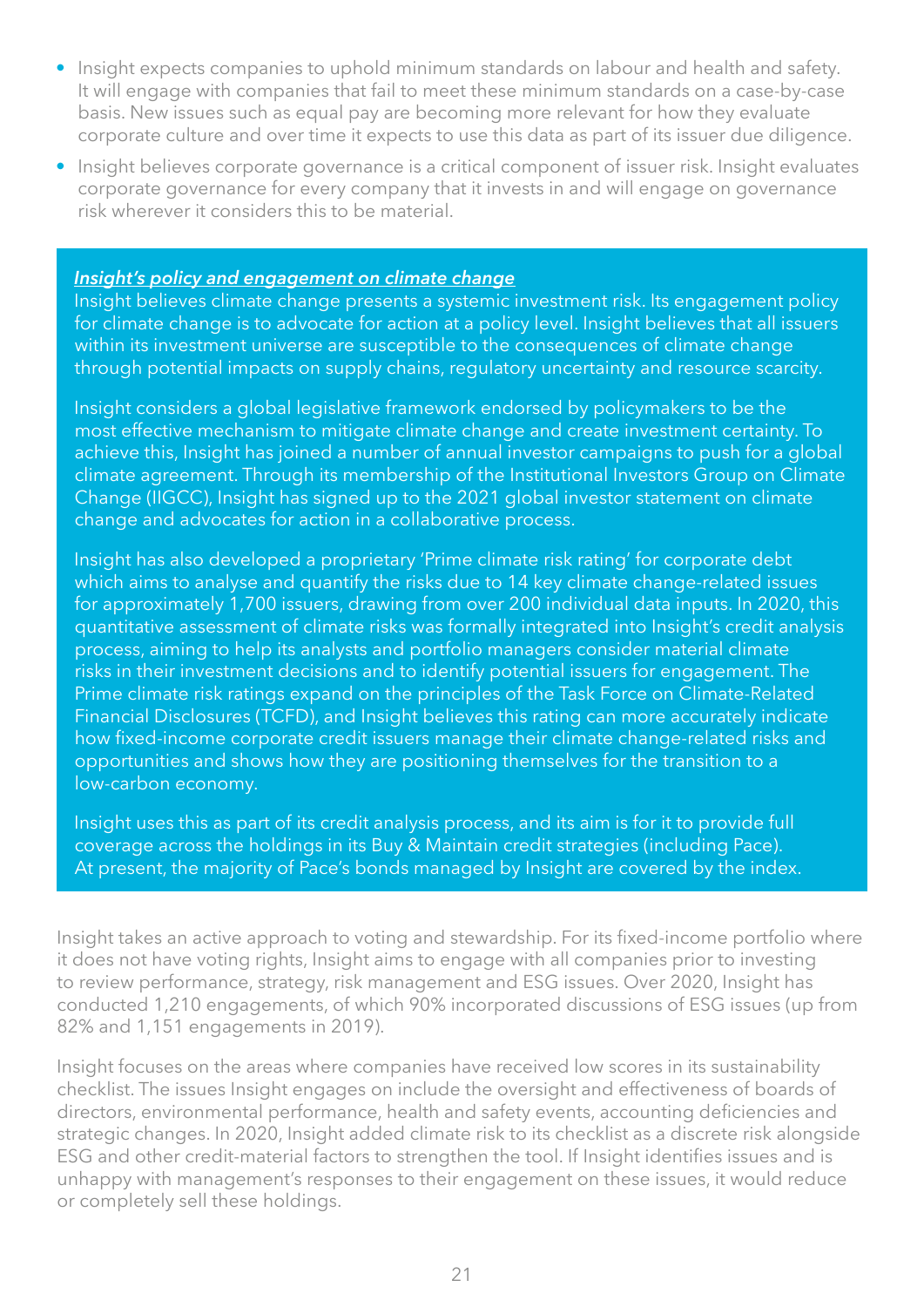#### *Examples of Insight's engagement with issuers in Pace's Buy & Maintain credit portfolio*

#### **1. Deutsche Telekom**

Insight's research team met with the Vice President of Financial Markets of Deutsche Telekom (DT) in 2020 to discuss ESG issues, in particular cybersecurity and corporate responsibility. Insight noted that DT had adopted industry best practices such as certification of security management systems to the ISO 27001 standard, and a privacy policy that addresses varying categories of consumer data, strengthening its ability to mitigate the risk of potential GDPR violations. It also noted that DT continued to demonstrate its commitment to alleviate unethical corporate behaviour, with an organisation-wide compliance management system and collaborating with 16 other companies in monitoring suppliers.

#### **2. Home Depot**

In 2020, Insight engaged with the senior management team from Home Depot, the largest home improvement retailer in the US. Insight's assessment was that Home Depot has strong governance practices and a robust governance structure with a majority independent board. Home Depot has a large workforce of over 415,000 employees, which presents relatively high exposure to challenges related to employee attrition, applying labour practices uniformly and labour discord, and therefore Insight highlighted labour management and human resources governance as an area for future engagement.

Insight has confirmed it reflects Pace's exclusions list when choosing securities to invest in, and will continue to work with Pace to ensure ESG is incorporated in its investment process for Pace's mandate.

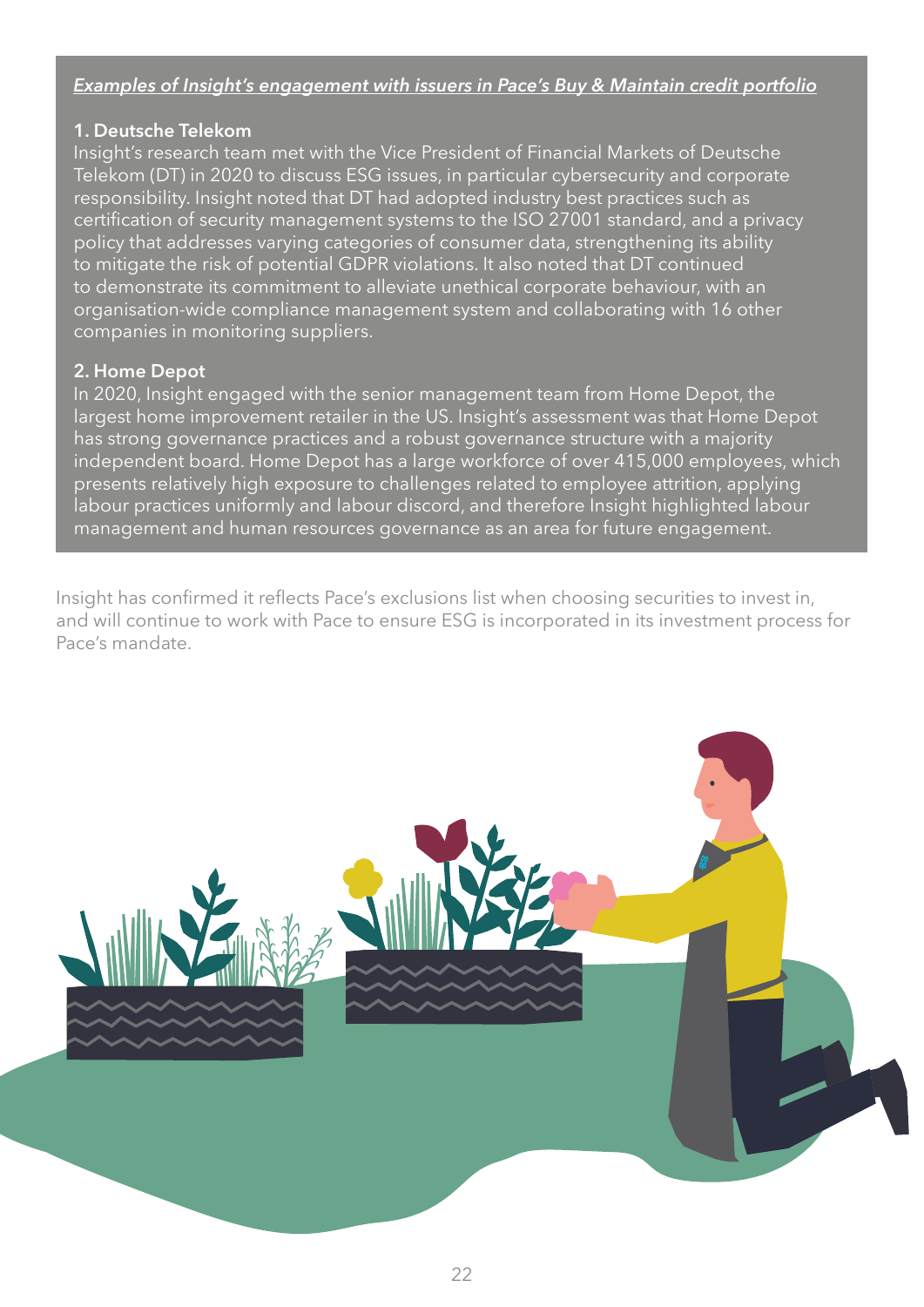## **Alternative Inflation-Linked Mandate**

**Mandate managers:** PGIM Real Estate (PGIM).

**Allocation:** c4.5% of Co-op Section assets as of March 2021.

**Objectives of mandates:** PGIM's alternative property strategy aims to provide an alternative to Long Dated Index Gilts to outperform the FTSE 5-25 Year Index-Linked Gilts index by 2.0% p.a. (net of fees).

**Voting rights:** Not relevant.

Our holdings with PGIM are invested in long lease property (predominantly commercial ground leases and income strips on property such as hotels, student accommodation and affordable housing).

Throughout the year, the Co-op Pensions Department, on behalf of the Trustee, has held regular meetings with PGIM in relation to its mandate and rent collection, particularly given the Covid-19 impact on the specific sectors Pace is invested in, i.e., hospitality and student accommodation, which have been severely impacted by lockdowns. PGIM's policy has been to be consistent and collaborative with tenants in collecting rent, while recognising the unprecedented times and considering the best long-term outcome for Pace. As part of this, the PGIM asset management team has had direct dialogue with tenants where necessary, in some cases agreeing short-term rent deferral or rent repayment/restructuring plans to assist tenants with cashflow throughout the pandemic.

## **Liability Driven Investment Mandate**

**Mandate managers:** BlackRock Investment Management (BlackRock).

**Allocation:** c43% of Co-op Section assets / c52% of Bank Section assets as of March 2021.

**Objectives of mandates:** BlackRock's objective is to match its overall benchmark which is based on Pace's liabilities using a gilt-based measure.

**Voting rights:** Not relevant.

Our holdings with BlackRock are in a UK government bond-based liability hedging portfolio, so responsible investment considerations do not as obviously impact on investment decisions for its mandate, and as such it does not form part of its investment process – Pace does however apply its exclusions list to the portfolio, as there is limited flexibility for BlackRock to also invest in some corporate or overseas bonds. In particular, we also note that we apply an exclusions list preventing investment in government bonds issued by countries that score poorly on human rights issues.

We recognise that investing in government bonds, and therefore having exposure to a country's wider economic growth and stability, does not come without a carbon footprint. We plan on working with BlackRock over 2021/22 to understand how this can be quantified.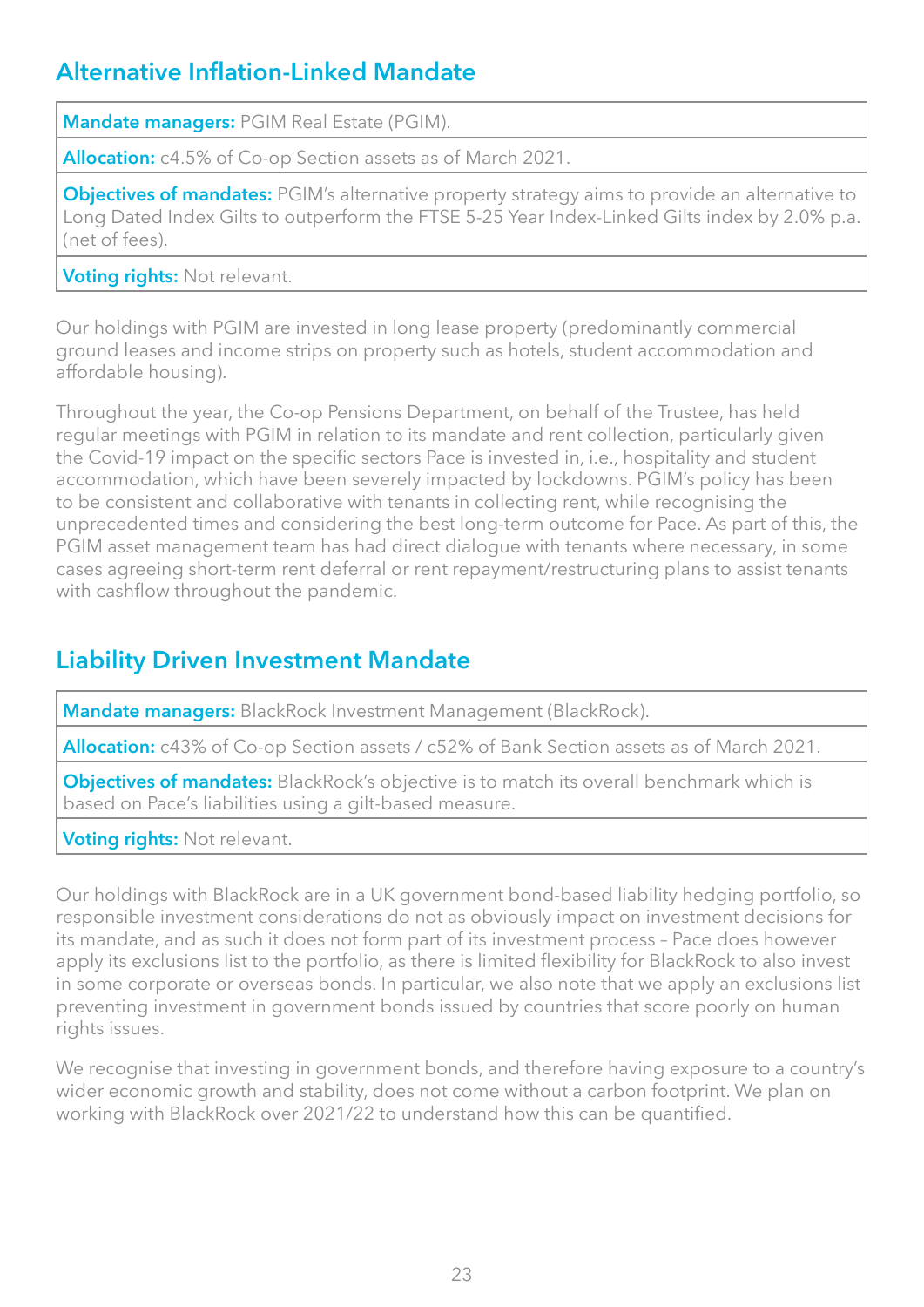## *PACE DC*

| Mandate manager: Legal & General Investment Management |                                                                  |                                                                 |                                                                                                                                                                                                                        |  |
|--------------------------------------------------------|------------------------------------------------------------------|-----------------------------------------------------------------|------------------------------------------------------------------------------------------------------------------------------------------------------------------------------------------------------------------------|--|
| <b>Pace Fund</b>                                       | <b>Proportion of</b><br><b>Pace DC assets</b><br>(Co-op Section) | <b>Proportion of</b><br><b>Pace DC assets</b><br>(Bank Section) | <b>Fund objective</b>                                                                                                                                                                                                  |  |
| Growth (Mixed)                                         | 68.1%                                                            | 68.7%                                                           | Long-term investment growth,<br>using a diversified set of<br>asset classes, while reflecting<br>significant environmental, social<br>and corporate governance<br>(ESG) issues into the fund's<br>investment strategy. |  |
| Growth (Shares) 2021                                   | 23.1%                                                            | 25.5%                                                           | Invest in the equity of a<br>diversified range of businesses<br>in the UK and overseas,<br>with strong and improving<br>environmental, social and<br>corporate governance<br>(ESG) attributes.                         |  |
| Cash                                                   | 8.1%                                                             | 5.0%                                                            | Provide capital protection,<br>with growth at short-term<br>interest rates.                                                                                                                                            |  |
| Growth (Ethical<br>Shares)                             | 0.6%                                                             | 0.6%                                                            | Track the total return of the<br>FTSE4Good Global Equity Index.                                                                                                                                                        |  |
| Growth (Shares)                                        | 0.1%                                                             | 0.0%                                                            | Capture UK (30%) and overseas<br>(70%) equity market returns.                                                                                                                                                          |  |
| Pre-retirement                                         | 0.1%                                                             | 0.0%                                                            | Reflect diversified investment<br>underlying a typical traditional<br>annuity product.                                                                                                                                 |  |
| Pre-retirement<br>(inflation-linked)                   | 0.0%                                                             | 0.1%                                                            | Reflect diversified investment<br>underlying a typical inflation-<br>linked annuity product.                                                                                                                           |  |

Pace DC is administered by Legal & General Assurance Society Ltd, and members have the option to invest in a range of funds, which are shown above, together with the proportion of members' assets invested in each fund as at 5th April 2021.

The most significant holding in Pace DC is the Pace Growth (Mixed) Fund, which forms the largest component of the default investment option. Since 2019, this fund has been invested in Legal & General's Future World Multi-Asset Fund. This fund invests in a range of assets which may include equities, bonds, cash and listed infrastructure, private equity and global real estate companies, aiming to provide long-term investment growth while also reflecting significant ESG issues into the fund's investment strategy through 'tilts' towards more sustainable companies.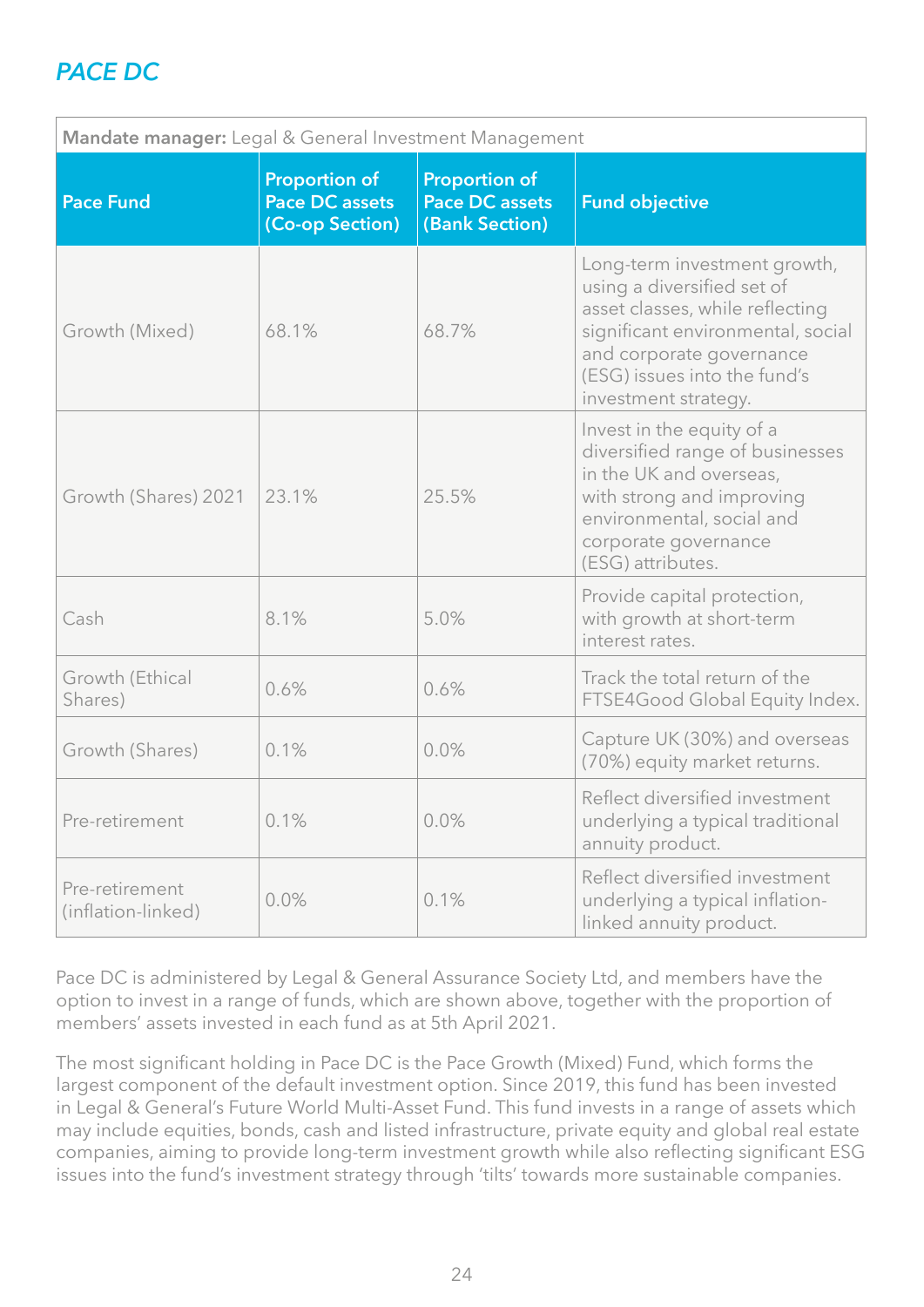LGIM publishes a number of metrics to quantify the impact of the Growth (Mixed) Fund. This has had a quantifiable impact on the companies which the fund invests in, in particular on climate change-related factors:

- The 'carbon emissions intensity' (which measures the relationship between carbon emissions of a company and its sales) is 49% lower for the Future World Multi-Asset Fund than the market as a whole (i.e., a similar fund without the 'tilts'); and
- The carbon reserves of the companies LGIM invests in are almost 70% lower than for a fund without these 'tilts'. Based on LGIM's analysis, this means investing in the Future World Multi-Asset Fund reduced exposure to fossil fuel reserves by the equivalent of over 3,100,000 barrels of oil compared to an unadjusted index-tracking approach. This is based on the £420m Pace DC members had invested in the Future World Multi-Asset Fund (via the Pace Growth (Mixed) Fund) at 5 April 2021.

As noted on page 8, in late 2020 we launched a new equity fund, the Pace Growth (Shares) 2021 Fund. Similar to the approach taken by the Growth (Mixed) Fund, this fund aims to invest in companies with strong and improving environmental, social and corporate governance (ESG) attributes, and does not invest in companies that manufacture controversial weapons or that earn a sizeable revenue from mining coal or using coal for power generation.

#### **LGIM's exercise of voting rights**

Pace DC offers options for investment to members which include exposure to shares (either through equity funds or the multi-asset fund). The Trustee does not directly exercise voting rights as these investments are through pooled funds with many other investors. Voting rights are exercised by LGIM using ISS's ProxyExchange electronic voting platform, although voting decisions are retained by LGIM and strategic decisions are made by LGIM's Corporate Governance Team in accordance with their governance policies for each region.

LGIM sees voting as a key way to make its voice heard and hold companies accountable. LGIM regularly reviews its voting policies and processes and believes that transparency over their voting activity is critical for its clients and other interested parties. Therefore, over 2020, it has created a new voting disclosure webpage which aims to:

- Provide daily updates of their vote instructions and disclosures of all votes within a day following a shareholder meeting; and
- Disclose vote rationales for all votes against management and include historic data from 1 January 2017.

LGIM continues to develop and follow its own policies rather than adopt those of third parties, as it believes that by using its own policies it can better align with its own engagement activity and apply a truly global approach (as it believes some third-party policies may focus on a particular country or region and so not apply more broadly). While LGIM's stock lending policies differ according to each market, LGIM retains the right of immediate recall of its shares, should it deem this necessary. For example, if there is a potential takeover of a company that LGIM owns at a price which it does not believe is in the best interests of shareholders, it would then recall the stock that is out on loan in order to vote with 100% of their holding.

LGIM votes consistently in line with its policies across all pooled funds; the table below summarises how LGIM voted across shares held in the Pace Growth (Mixed) Fund and Pace Growth (Shares) 2021 Fund over the year (the two funds in the default option which invest in shares) – note that the data for the Growth (Shares) 2021 Fund covers the entire year based on LGIM's voting for the underlying fund, despite the Growth (Shares) 2021 Fund itself only launching in late 2020.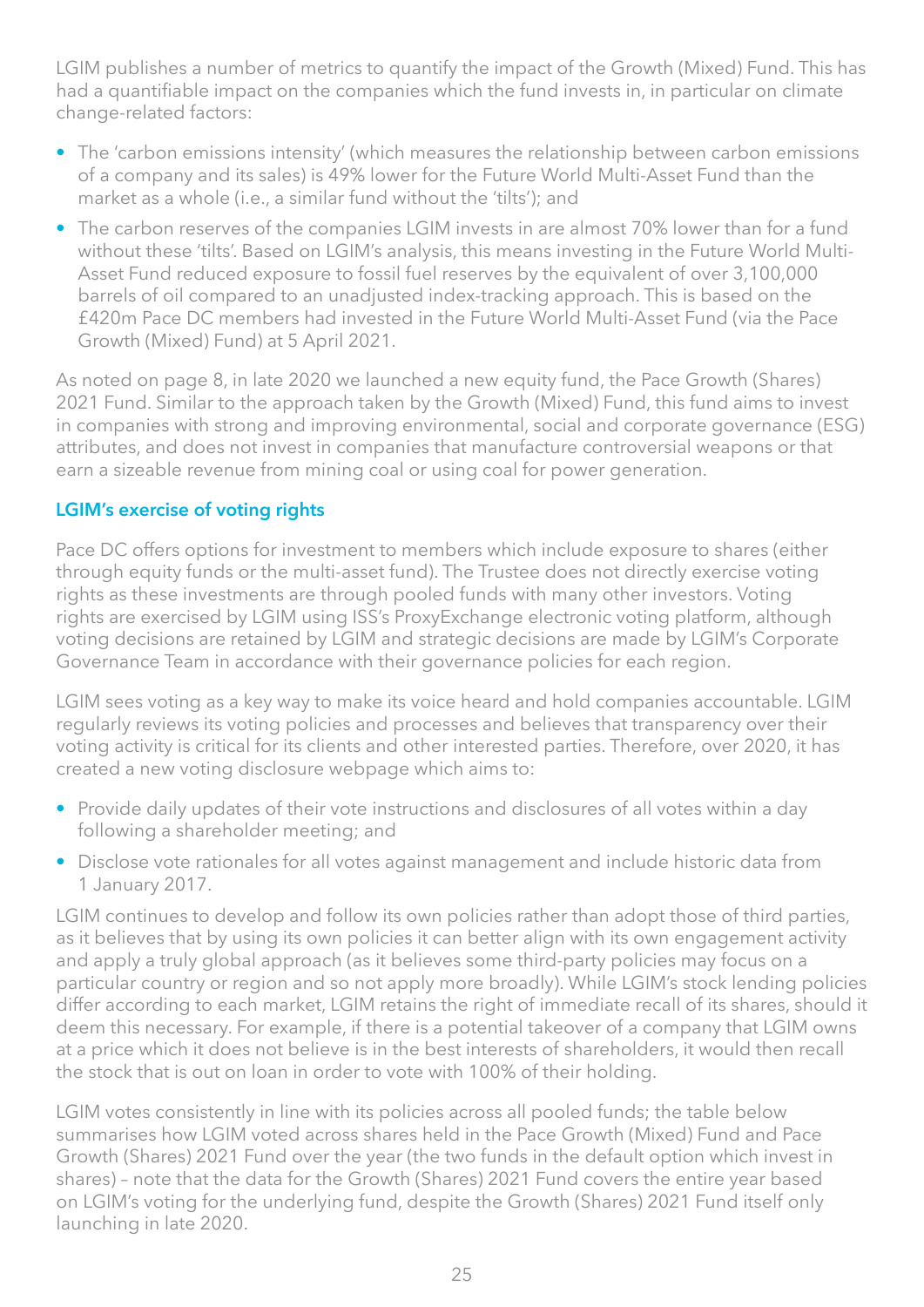|                                                                                                               | <b>LGIM</b> fund                                           |                                                 |  |  |
|---------------------------------------------------------------------------------------------------------------|------------------------------------------------------------|-------------------------------------------------|--|--|
|                                                                                                               | <b>Pace Growth (Shares) 2021</b><br><b>Fund</b>            | <b>Pace Growth (Mixed) Fund</b>                 |  |  |
| Underlying fund                                                                                               | <b>L&amp;G MSCI ACWI Adaptive</b><br>Capped ESG Index Fund | L&G Future World Multi-Asset<br>Fund            |  |  |
| Number of equity holdings in<br>the fund (at 31 March 2021)                                                   | 2,396                                                      | 6,404                                           |  |  |
| Number of meetings at which<br>LGIM was eligible to vote over<br>the year                                     | 3,523                                                      | 8,622                                           |  |  |
| Number of resolutions LGIM<br>was eligible to vote on over<br>the year                                        | 40,566                                                     | 89,374                                          |  |  |
| % of resolutions LGIM was<br>eligible to vote on where it<br>exercised that vote                              | 99.95%                                                     | 99.8%                                           |  |  |
| % of resolutions where LGIM<br>voted for management /<br>voted against management /<br>abstained from voting* | For: 81.5%<br>Against: 17.9%<br>Abstained: 0.6%            | For: 80.7%<br>Against: 19.0%<br>Abstained: 0.4% |  |  |
| % of meetings at which LGIM<br>voted at least once against<br>management                                      | 5.8%                                                       | 6.7%                                            |  |  |
| % of meetings at which<br>LGIM voted against the<br>recommendation of the<br>proxy adviser                    | 0.25%                                                      | 0.22%                                           |  |  |

#### **Votes that are considered most significant by LGIM**

In LGIM's quarterly ESG impact reports, it provides LGIM's votes together with details of 'significant votes'. The Pace DC Committee reviews the report quarterly, with any comments or questions fed back to LGIM via the Co-op Pensions Department.

In determining what votes are 'significant', LGIM considers the criteria provided by the Pensions & Lifetime Savings Association guidance, such as:

- A high-profile vote (which may be controversial and therefore subject to a degree of client and/or public scrutiny);
- Significant client interest in a vote: communicated directly by clients to the Investment Stewardship team at LGIM's annual stakeholder roundtable event, or where LGIM notes a significant increase in requests from clients on a particular vote;
- A sanction vote as a result of a direct, or collaborative, engagement;
- A vote linked to an LGIM engagement campaign in line with the LGIM Investment Stewardship team's five-year engagement policy.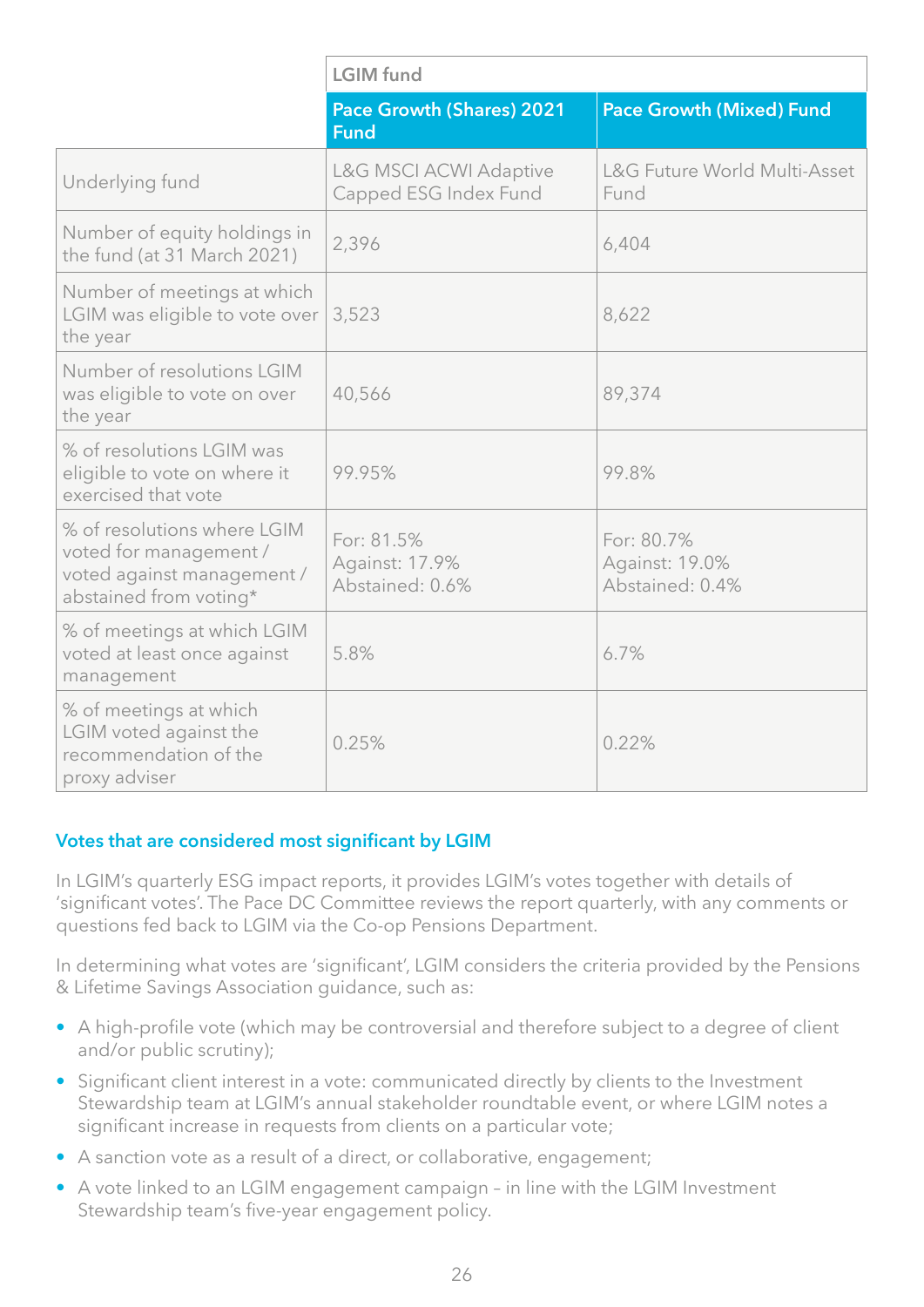Significant votes identified during the year for the Pace Growth (Shares) 2021 Fund and Pace Growth (Mixed) Fund included:

- On 7 May 2020, LGIM voted to support a management resolution at Barclays (supported by ShareAction) outlining its target to align the entire business to the goals of the Paris Agreement through plans to shrink its carbon footprint to net zero by 2050; this was deemed 'significant' because of the interest across LGIM's clients in relation to the AGM and voting intentions. The resolution was supported by 99.9% of shareholders.
- On 30 July 2020, LGIM voted against the election of the most senior member of the board at Olympus Corporation in line with LGIM's policy for companies in the TOPIX100 to vote against the chair of the nomination committee or the most senior board member if there were no women on their boards or at executive level, to support greater diversity at board level. This was deemed 'significant' as LGIM considers it imperative that the boards of Japanese companies increase their diversity. Approximately 95% of shareholders supported the election of the nominated director, although LGIM has noted that it will continue to engage to achieve the required increased diversity on all Japanese company boards.
- On 13 October 2020, LGIM voted to support a shareholder proposal at the Proctor and Gamble (P&G) AGM in relation to increasing transparency around palm oil and wood pulp, to limit deforestation. The resolution received the support of over two thirds of shareholders (including LGIM), and LGIM will continue to engage with P&G on the issue and will monitor its Carbon Disclosure Project disclosures for improvement. This was deemed 'significant' as it was linked to LGIM's five-year strategy to tackle climate change, and attracted a great deal of interest from LGIM's clients.
- On 11 February 2021, LGIM supported a shareholder resolution that requested that Tyson Foods produce a report on their human rights due diligence process. This was a result of the potential deficiencies highlighted in the application of their human rights policies during the pandemic, including strict attendance policies, insufficient access to testing and social distancing, and non-comprehensive Covid-19 reporting. An ISS AGM benchmark report noted there had been over 10,000 positive Covid-19 cases and 35 worker deaths. This is in conjunction with additional litigation and regulatory investigations in the US. LGIM believes companies should uphold their duty to ensure the health and safety of employees over profits. The resolution failed to get a majority support as only 17% of shareholders supported it; LGIM has noted that it will continue to monitor the company.

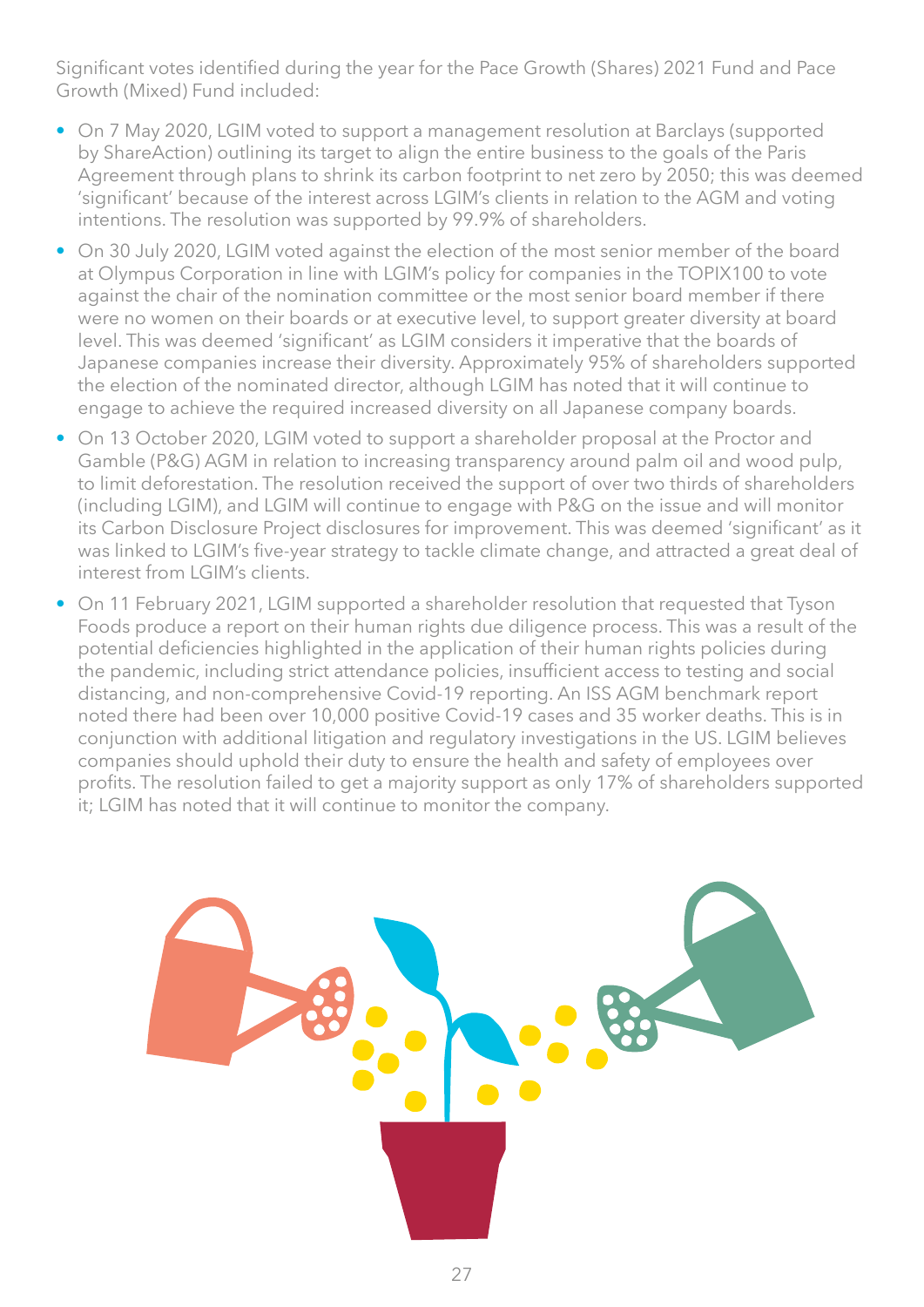## **Appendix 1**

The following table summarises each of Pace DB's investment managers' compliance with the UK Stewardship Code for the 6 April 2020 - 5 April 2021 period, and whether they are a signatory to the UNPRI and the Net Zero Asset Managers Initiative:

| <b>Investment</b><br>manager | <b>Mandate</b>                                  | Approach          | <b>Signatory to</b><br>the UNPRI | <b>UK Stewardship</b><br><b>Code Signatory</b> | <b>Net Zero</b><br><b>Asset</b><br><b>Managers</b><br><b>Initiative</b><br><b>Signatory</b> | <b>DB</b><br>Co-op<br><b>Section</b><br><b>Assets</b><br>(31 March<br>2021) | <b>DB</b><br><b>Bank</b><br><b>Section</b><br><b>Assets</b><br>(31 March<br>2021) |
|------------------------------|-------------------------------------------------|-------------------|----------------------------------|------------------------------------------------|---------------------------------------------------------------------------------------------|-----------------------------------------------------------------------------|-----------------------------------------------------------------------------------|
| <b>LGIM</b>                  | Corporate<br><b>Bonds</b>                       | Buy &<br>Maintain | Yes                              | Yes                                            | Yes                                                                                         | 9.0%                                                                        | 14.6%                                                                             |
| <b>RLAM</b>                  | Corporate<br>Bonds                              | Buy &<br>Maintain | Yes                              | Yes                                            | Yes                                                                                         | 10.2%                                                                       | 14.1%                                                                             |
| Insight                      | Corporate<br>Bonds                              | Buy &<br>Maintain | Yes                              | Yes                                            | Yes                                                                                         | 15.2%                                                                       | 14.7%                                                                             |
| 24AM                         | Asset<br>Backed<br>Securities                   | Active            | Yes                              | Yes                                            | No                                                                                          | 4.1%                                                                        | 3.9%                                                                              |
| <b>PGIM</b>                  | Alternative<br>Inflation-<br>Linked<br>Property | Active            | Yes                              | No <sup>1</sup>                                | No <sup>2</sup>                                                                             | 4.5%                                                                        |                                                                                   |
| <b>BlackRock</b>             | Liability<br>Driven<br>Investment               | Active            | Yes                              | Yes                                            | Yes                                                                                         | 43.0%                                                                       | 52.2%                                                                             |
| Insight                      | Illiquid<br>Credit                              | Active            | Yes                              | Yes                                            | Yes                                                                                         | 5.1%                                                                        |                                                                                   |
| ICG                          | Illiquid<br>Credit                              | Active            | Yes                              | No <sup>3</sup>                                | No                                                                                          | 4.4%                                                                        | $\bar{a}$                                                                         |
| M&G                          | Illiquid<br>Credit                              | Active            | Yes                              | Yes                                            | Yes                                                                                         | 3.7%                                                                        |                                                                                   |
| LaSalle                      | UK<br>Property                                  | Active            | Yes                              | No <sup>1</sup>                                | No <sup>2</sup>                                                                             | 0.2%<br>(in the process of<br>being disinvested)                            |                                                                                   |
| <b>Mercer</b>                | Alternative<br>Growth                           | Active            | Yes                              | Yes                                            | No <sup>4</sup>                                                                             | 0.6%<br>(in the process of<br>being disinvested)                            | 0.5%<br>(in the process of<br>being disinvested)                                  |

*1LaSalle and PGIM Real Estate manage investments in real estate, and not UK listed securities to which the 2012 UK Stewardship Code currently applies. PGIM is currently looking into the requirements to apply as a signatory ahead of the 30th October 2021 deadline.*

*2LaSalle and PGIM have aligned with Urban Land Institute's Greenprint Center for Building Performance goal to reduce landlord-controlled operational carbon emissions of their global portfolio of managed properties to net zero carbon by 2050.*

<sup>3</sup>ICG generally supports the objectives that underline the Code but as they do not invest in shares of listed companies in the UK, the provisions of *the 2012 code are not deemed to be sufficiently relevant.*

*4Mercer has announced to commit to a target of net zero absolute carbon emissions by 2050 for UK, European and Asian clients with discretionary portfolios and the majority of its multi-client, multi-asset funds domiciled in Ireland.*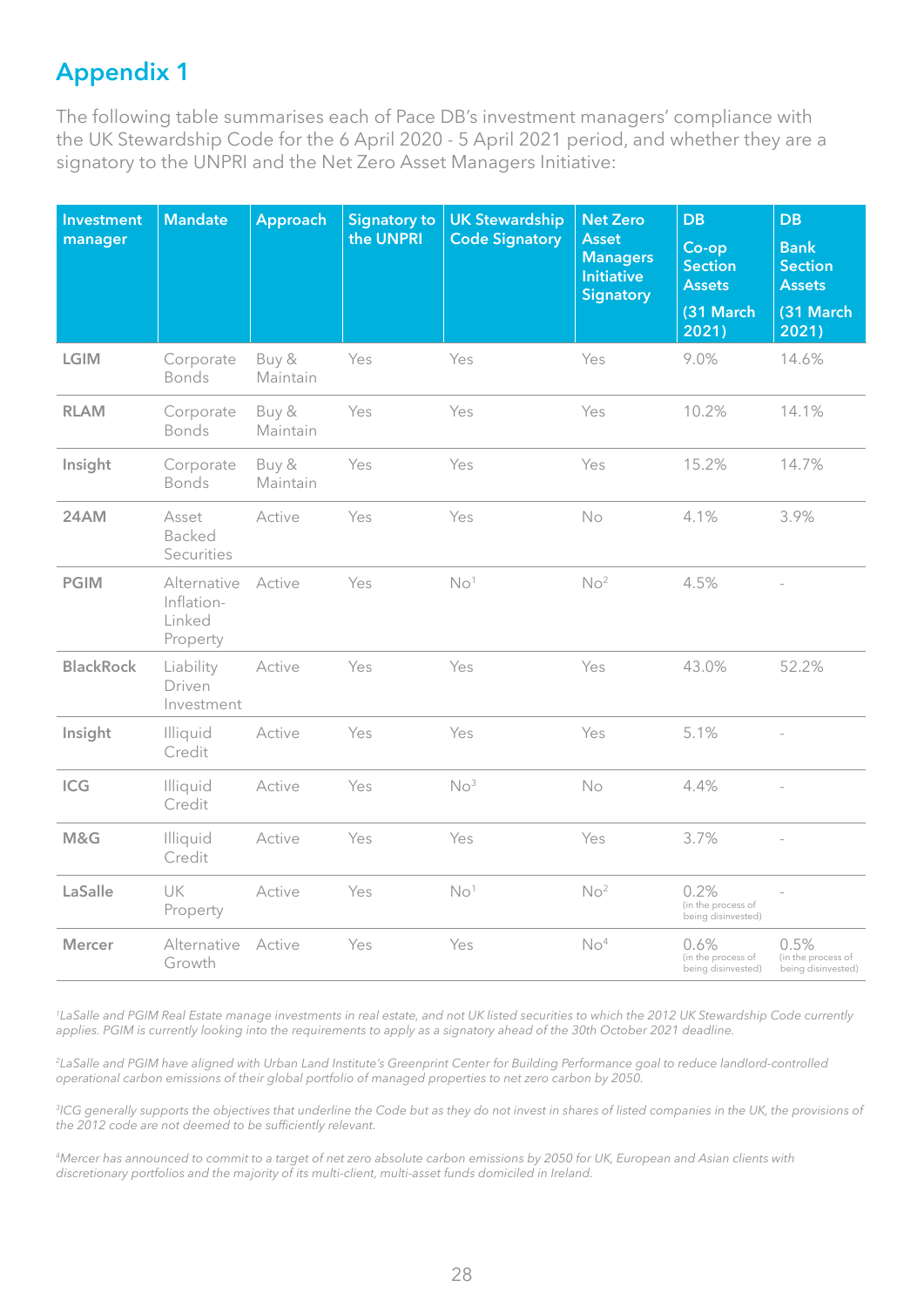## **Appendix 2**

#### **Our managers' statements of compliance with the UK Stewardship Code**

**The 2020 UK Stewardship Code** took effect on 1 January 2020, with the FRC accepting applications from Q1 2021; given the timing of Pace's report, not all of our asset managers will have published reports under the new code and so we have set out links to their reporting under the 2012 code below where required (and available), in anticipation that our report next year will reference reporting evidencing compliance with the 2020 code.

#### **Legal & General Investment Management:**

[https://www.lgim.com/landg-assets/lgim/\\_document-library/capabilities/uk-stewardship](https://www.lgim.com/landg-assets/lgim/_document-library/capabilities/uk-stewardship-code.pdf)[code.pdf](https://www.lgim.com/landg-assets/lgim/_document-library/capabilities/uk-stewardship-code.pdf)

#### **Royal London Asset Management:**

[https://www.royallondon.com/globalassets/docs/shared/investment/77491-stewardship](https://www.royallondon.com/globalassets/docs/shared/investment/77491-stewardship-report-2021.pdf)[report-2021.pdf](https://www.royallondon.com/globalassets/docs/shared/investment/77491-stewardship-report-2021.pdf) 

#### **Insight Investment:**

Will be available via<https://www.insightinvestment.com/investing-responsibly/>

#### **Twenty Four Asset Management:**

<https://www.twentyfouram.com/uk-stewardship-code>

#### **BlackRock Investment Management**

[https://www.blackrock.com/corporate/literature/fact-sheet/blk-responsible-investment](https://www.blackrock.com/corporate/literature/fact-sheet/blk-responsible-investment-statementoncompliance-uk-stewardshipcode.pdf)[statementoncompliance-uk-stewardshipcode.pdf](https://www.blackrock.com/corporate/literature/fact-sheet/blk-responsible-investment-statementoncompliance-uk-stewardshipcode.pdf)

#### **M&G Investments:**

[https://www.mandgplc.com/~/media/Files/M/MandG-Plc/documents/responsible-investing/](https://www.mandgplc.com/~/media/Files/M/MandG-Plc/documents/responsible-investing/stewardship/31-03-2021-MGINV-Stewardship-Report-2020.pdf) [stewardship/31-03-2021-MGINV-Stewardship-Report-2020.pdf](https://www.mandgplc.com/~/media/Files/M/MandG-Plc/documents/responsible-investing/stewardship/31-03-2021-MGINV-Stewardship-Report-2020.pdf)

#### **Mercer Ltd:**

[https://investment-solutions.mercer.com/content/dam/mercer-subdomains/delegated](https://investment-solutions.mercer.com/content/dam/mercer-subdomains/delegated-solutions/CorporatePolicies/uk-stewardship-code-statement-of-commitment.pdf)[solutions/CorporatePolicies/uk-stewardship-code-statement-of-commitment.pdf](https://investment-solutions.mercer.com/content/dam/mercer-subdomains/delegated-solutions/CorporatePolicies/uk-stewardship-code-statement-of-commitment.pdf)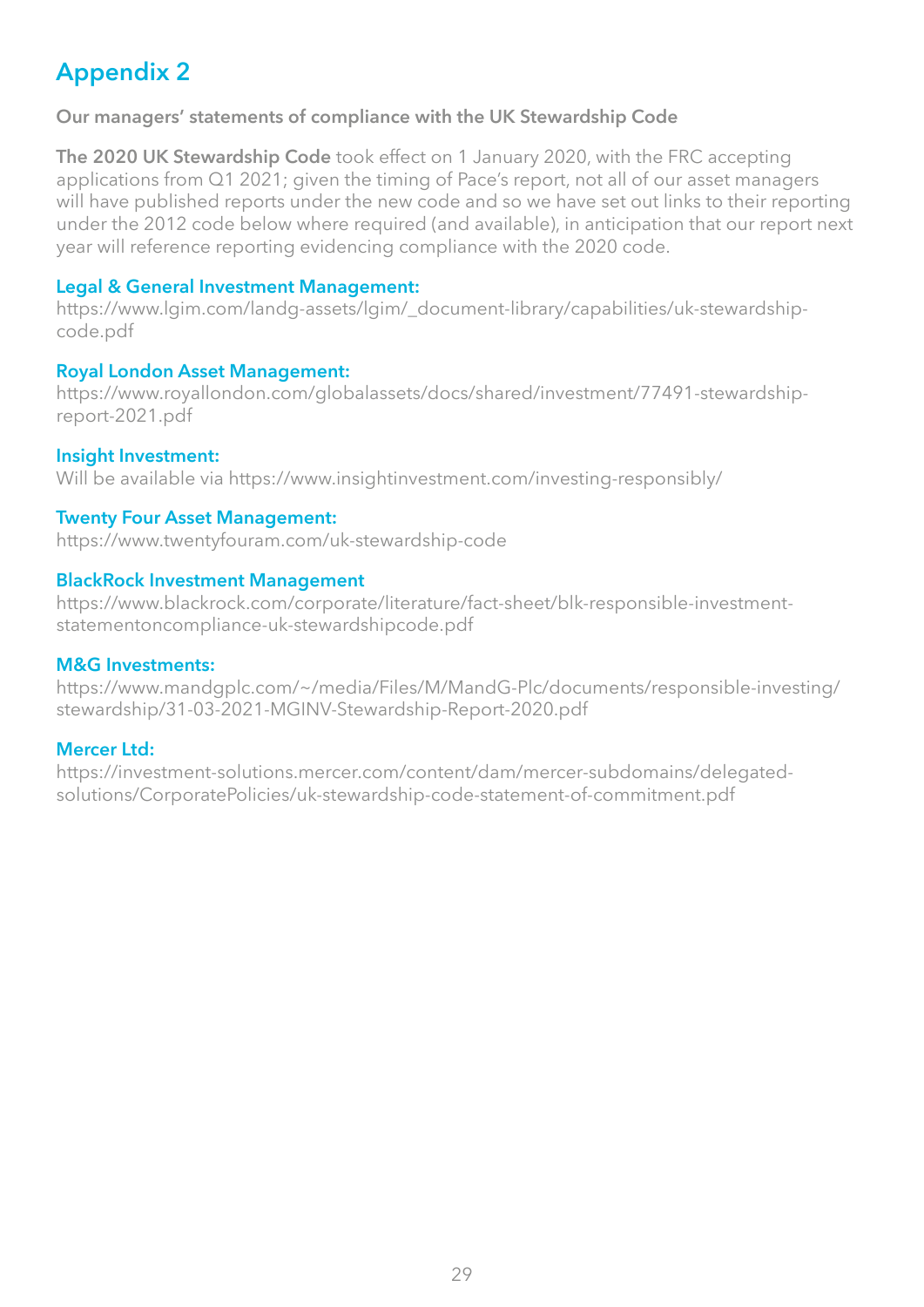## **Appendix 3 UK Stewardship Code 2020**

The UK Stewardship Code sets out the FRC's expectations for best practice reporting on asset owners' exercise of stewardship. The code contains a set of 12 key principles, and asset owners are expected to report on activity undertaken in line with these principles as well as outcomes (and in some cases, providing context to allow readers to understand and assess the approach taken).

To help readers, we have signposted where we have covered the 12 principles in this report below.

**Principles Document reference** 

| <b>Purpose and Governance</b>          |                                                                                                                      |  |  |  |
|----------------------------------------|----------------------------------------------------------------------------------------------------------------------|--|--|--|
| 1 Purpose, strategy and culture        | 'How do we invest' (page 4)                                                                                          |  |  |  |
| 2 Governance, resources and incentives | 'How do we exercise stewardship?' (page 6)                                                                           |  |  |  |
| 3 Conflicts of interest                | 'Managing conflicts of interest' (page 7)                                                                            |  |  |  |
| 4 Promoting well-functioning markets   | 'Tackling market-wide risk' (page 9)                                                                                 |  |  |  |
| 5 Review and assurance                 | 'Introduction' (page 2); 'How do we invest'<br>(page 4) and 'What has the Trustee been<br>doing this year?' (page 8) |  |  |  |

| Investment approach                              |                                                                      |
|--------------------------------------------------|----------------------------------------------------------------------|
| 6 Clients and beneficiary needs                  | 'About us' (page 5) and 'How do we invest'<br>(page 4)               |
|                                                  | 'How do we exercise stewardship' (page 6)                            |
| 7 Stewardship, investment and ESG<br>integration | 'What has the Trustee been doing this year?'<br>(page 8)             |
|                                                  | 'What have our investment managers been<br>doing' (pages $13 - 27$ ) |
| 8 Monitoring managers and service providers      | 'What have our investment managers been<br>doing' (pages 13 - 27)    |
|                                                  | Appendices 1 and 2                                                   |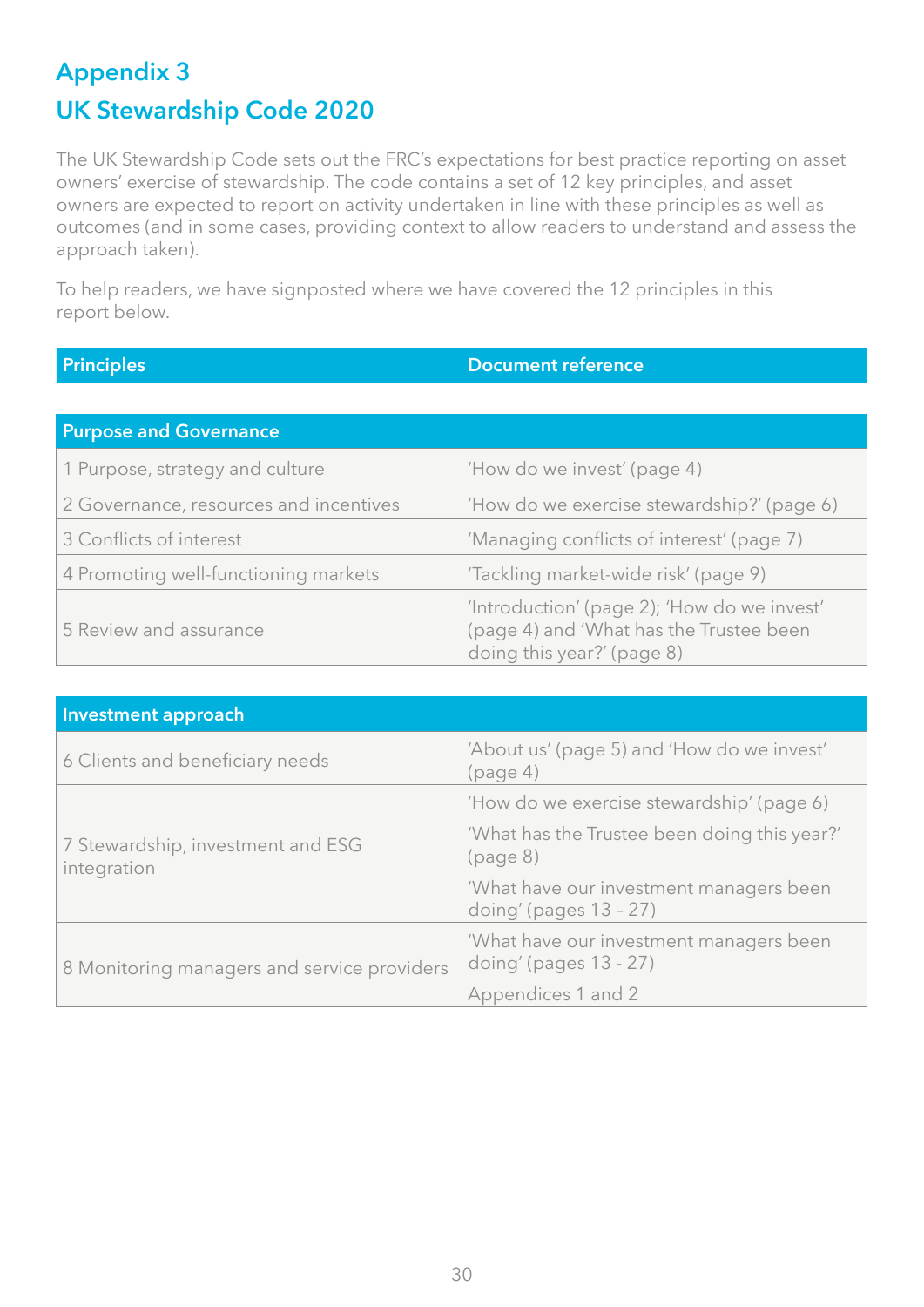| <b>Engagement</b> |                                                                      |
|-------------------|----------------------------------------------------------------------|
| 9 Engagement      | 'How do we exercise stewardship?' (page 6)                           |
|                   | 'What have our investment managers been<br>doing' (pages $13 - 27$ ) |
| 10 Collaboration  | 'Tackling market-wide risk' (page 9)                                 |
|                   | 'What have our investment managers been<br>doing' (pages $13 - 27$ ) |
| 11 Escalation     | 'How do we exercise stewardship' (page 6)                            |
|                   | 'What have our investment managers been<br>doing' (pages $13 - 27$ ) |

| <b>Exercising rights and responsibilities</b> |                                                                                                                                       |  |  |
|-----------------------------------------------|---------------------------------------------------------------------------------------------------------------------------------------|--|--|
| 12 Exercising rights and responsibilities     | What have our investment managers been<br>doing' (pages 13 - 27); in particular 'LGIM's<br>exercise of voting rights' (pages 25 - 26) |  |  |

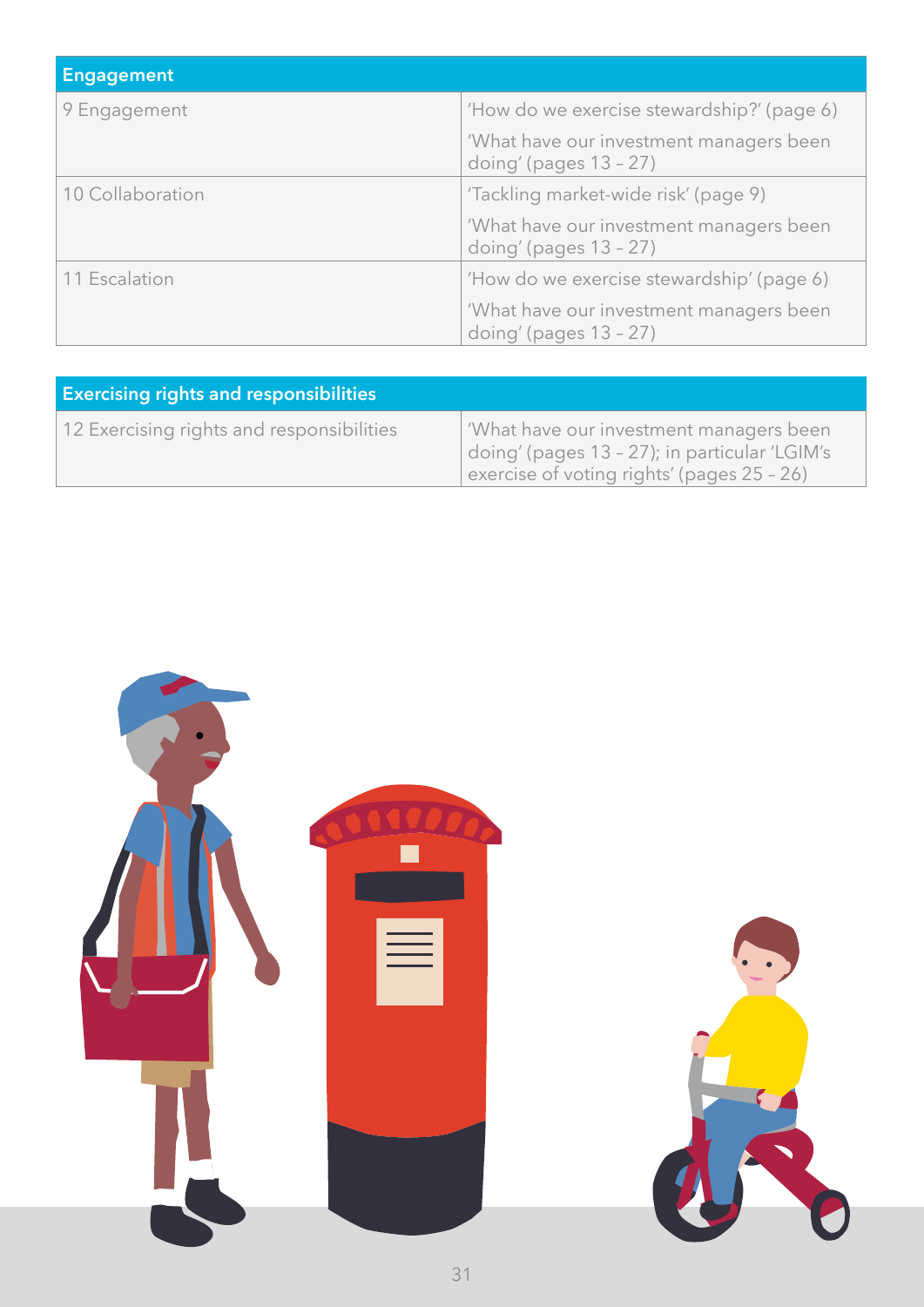## **Appendix 4 Myners Compliance Statement 2021**

In 2000, the UK Government commissioned Paul Myners to undertake a review of institutional investment, publishing a report in 2001 which became established as the Myners' Principles on good investment governance. The principles were updated through a Treasury report in October 2008, 'Updating the Myners' Principles: A Response to Consultation'.

Pace aims to comply with all of the Myners' Principles, recognising it is in all parties' interests if the Scheme operates to standards of investment decision-making and governance identified as best practice.

|             | Principle                                                                                                                                                                                                                                                                                                                                                                                                        | <b>Pace Policy and Practice</b>                                                                                                                                                                                                                                                                                                                                                                                                                                   |  |  |
|-------------|------------------------------------------------------------------------------------------------------------------------------------------------------------------------------------------------------------------------------------------------------------------------------------------------------------------------------------------------------------------------------------------------------------------|-------------------------------------------------------------------------------------------------------------------------------------------------------------------------------------------------------------------------------------------------------------------------------------------------------------------------------------------------------------------------------------------------------------------------------------------------------------------|--|--|
| 1           | Effective decision-making:<br>• Trustees should ensure that decisions are<br>taken by persons or organisations with the<br>skills, knowledge, advice and resources<br>necessary to take them effectively and<br>monitor their implementation.<br>Trustees should have sufficient expertise<br>$\bullet$<br>to be able to evaluate and challenge the<br>advice they receive, and manage conflicts<br>of interest. | The Trustee dedicates specific time<br>within Trustee meetings to provide the<br>appropriate focus and skills on investment<br>decision-making.<br>The Trustee Directors have appointed<br>independent and suitably qualified<br>investment advisers to advise on<br>investment strategy and monitor<br>implementation.<br>The Trustee Directors are professionals<br>$\frac{1}{2}$<br>and are provided with training on<br>investment and other relevant issues. |  |  |
|             |                                                                                                                                                                                                                                                                                                                                                                                                                  | The Scheme operates a conflicts of<br>$\overline{\phantom{a}}$<br>interest policy.                                                                                                                                                                                                                                                                                                                                                                                |  |  |
| $\mathbf 2$ | Clear objectives:<br>Trustees should set an overall investment<br>objective(s) for the fund that takes<br>account of the Scheme's liabilities,<br>the strength of the sponsor covenant,<br>and the attitude to risk of both the<br>Trustees and the sponsor; and clearly                                                                                                                                         | The Trustee Directors have set an overall<br>investment objective for each section of<br>Pace after considering appropriate advice<br>and consultation with the sponsors.<br>Benchmarks and objectives are in place<br>for the funding and investment of<br>the Scheme.                                                                                                                                                                                           |  |  |
|             | communicate these to advisers and<br>investment managers.                                                                                                                                                                                                                                                                                                                                                        | Investment managers have clear, written<br>mandates, including return and risk<br>benchmarks and clear time horizons<br>for performance measurement<br>and evaluation.                                                                                                                                                                                                                                                                                            |  |  |
|             |                                                                                                                                                                                                                                                                                                                                                                                                                  | The strength of the employers' covenant<br>$\overline{\phantom{a}}$<br>is independently formally assessed by the<br>Scheme's appointed covenant adviser on<br>an annual basis, with quarterly updates<br>provided to the Trustee Directors.                                                                                                                                                                                                                       |  |  |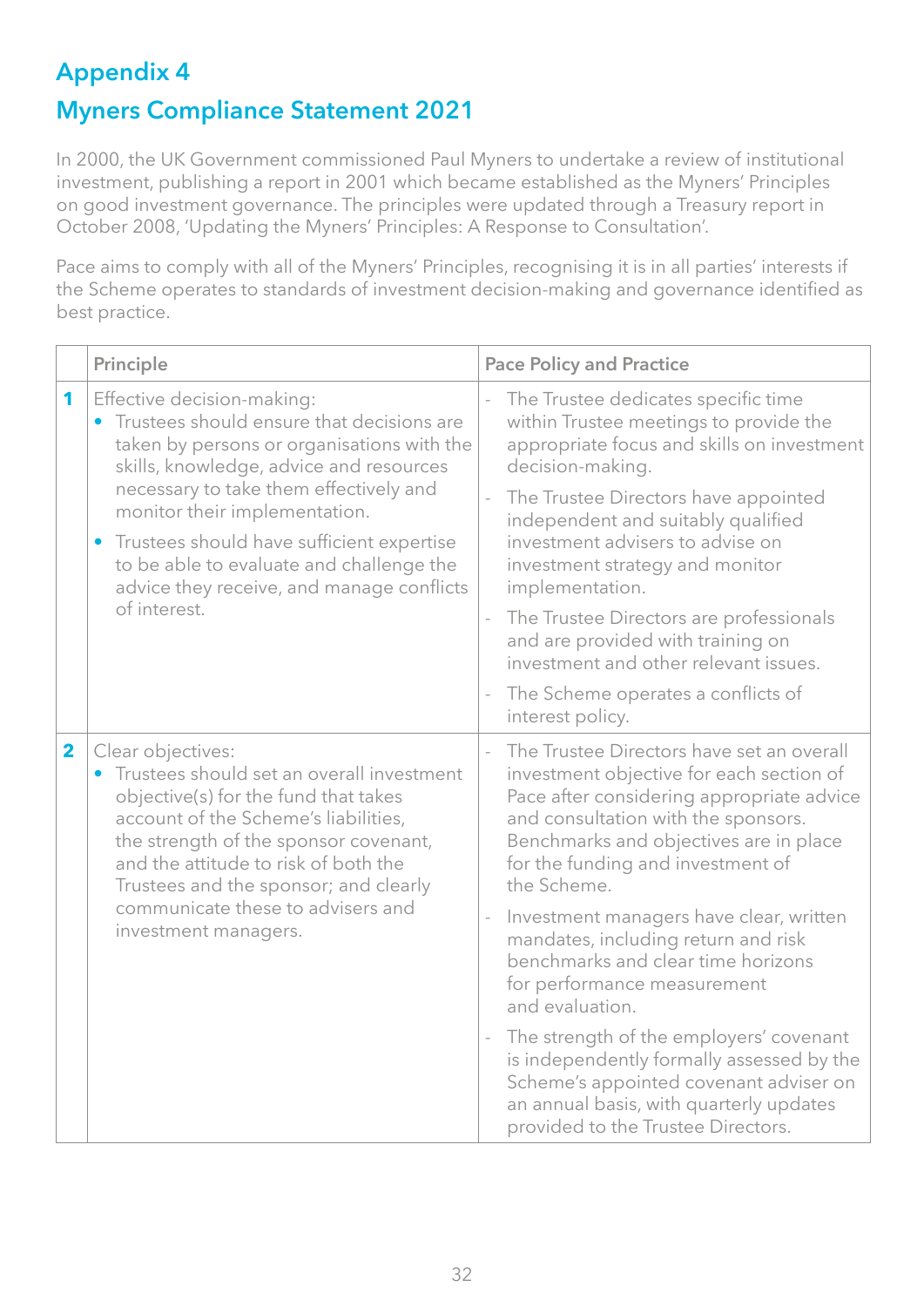| 3 | Risks and liabilities:<br>In setting and reviewing their investment<br>strategy, Trustees should take account of<br>the form and structure of liabilities.<br>These include the strength of the sponsor<br>covenant, the risk of sponsor default and<br>longevity risk.                                                                                                                                                                                                                                         | Each section's liability profile is<br>independently assessed at each periodic<br>strategy review, and the Trustee Directors<br>take into account the risks associated with<br>the liability valuation when reviewing<br>and setting the investment strategy for<br>each section.<br>The strength of the support provided by<br>the employers' covenant and longevity<br>risk is assessed regularly.<br>Since the execution of the insurer buy-in<br>policies with Aviva and Pension Insurance<br>Corporation (PIC), both sections are<br>exposed to the insurers' covenants.<br>The Trustee Directors review the financial<br>positions of the insurers regularly.                                                    |
|---|-----------------------------------------------------------------------------------------------------------------------------------------------------------------------------------------------------------------------------------------------------------------------------------------------------------------------------------------------------------------------------------------------------------------------------------------------------------------------------------------------------------------|------------------------------------------------------------------------------------------------------------------------------------------------------------------------------------------------------------------------------------------------------------------------------------------------------------------------------------------------------------------------------------------------------------------------------------------------------------------------------------------------------------------------------------------------------------------------------------------------------------------------------------------------------------------------------------------------------------------------|
| 4 | Performance assessment:<br>Trustees should arrange for the formal<br>measurement of the performance of<br>investments, investment managers<br>and advisers.<br>Trustees should also periodically make<br>a formal policy assessment of their own<br>effectiveness as a decision-making body,<br>and report this to Scheme members.                                                                                                                                                                              | The global custodian, appointed by<br>the Trustee, undertakes independent<br>measurement of investment performance.<br>Investment managers' performance is<br>assessed by the in-house investment team<br>and independent investment adviser.<br>The Trustee Directors have set objectives<br>for the investment adviser and will review<br>performance against the objectives on a<br>regular basis.<br>The Trustee Directors review all Scheme<br>adviser appointments periodically.<br>The Trustee Directors periodically<br>$\overline{\phantom{a}}$<br>consider the effectiveness of Trustee<br>decision-making.                                                                                                  |
| 5 | Responsible ownership:<br>• Trustees should adopt, or ensure<br>their investment managers adopt, the<br>Institutional Shareholders' Committee<br>Statement of Principles on the<br>responsibilities of shareholder and<br>agents. (In July 2010, the FRC published<br>its original UK Stewardship Code, of<br>which the ISC Statement of Principles<br>formed the basis.)<br>A statement of the Scheme's policy<br>on responsible ownership should<br>be included in the Statement of<br>Investment Principles. | The Trustee reviews its Responsible<br>Investment Policy annually and published<br>an updated Policy on the Scheme's<br>website in Q2 2020.<br>The Policy is referenced in each section's<br>Statement of Investment Principles.<br>Under the Policy, the Trustee is committed<br>i,<br>to disclose details of its managers'<br>voting and engagement activities to<br>members on an annual basis, via the<br>Scheme website.<br>The Trustee reports on its compliance with<br>the UK Stewardship Code via the Scheme<br>website and reviews this annually.<br>Investment managers are encouraged<br>$\qquad \qquad -$<br>to adhere to the code, and compliance<br>is a factor in manager evaluation and<br>selection. |